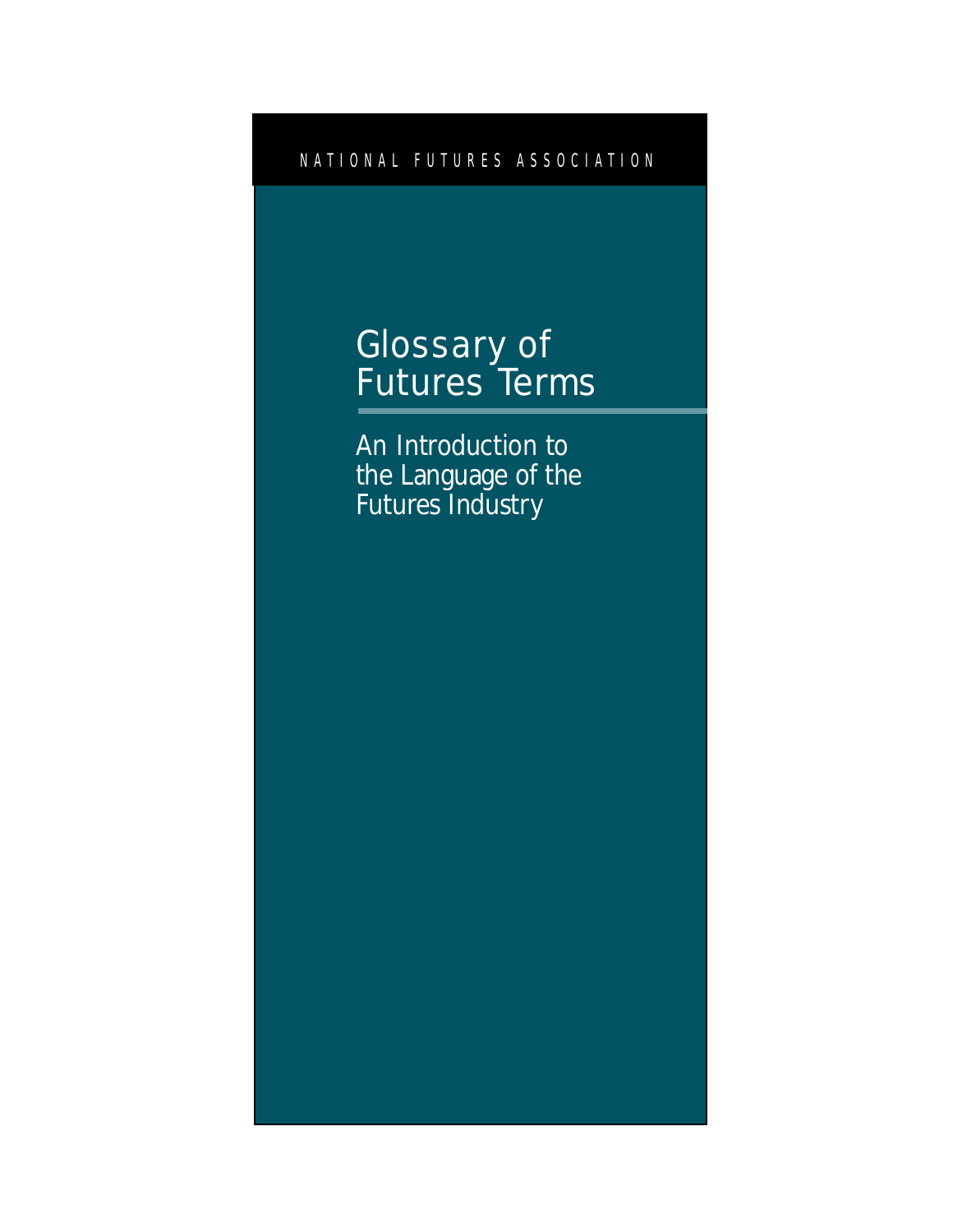Glossary of Futures Terms: An Introduction to the Language of the Futures Industry

> *National Futures Association (NFA) has been designated by the Commodity Futures Trading Commission (CFTC) as a registered futures association. Its mission is to provide innovative regulatory programs and services that ensure futures industry integrity, protect market participants and help its members meet their regulatory responsibilities.*

> *Some of the terms included in this glossary may have complex legal or technical meanings which are beyond the scope of the booklet. However, this glossary does provide a good introduction to the language of the futures industry.*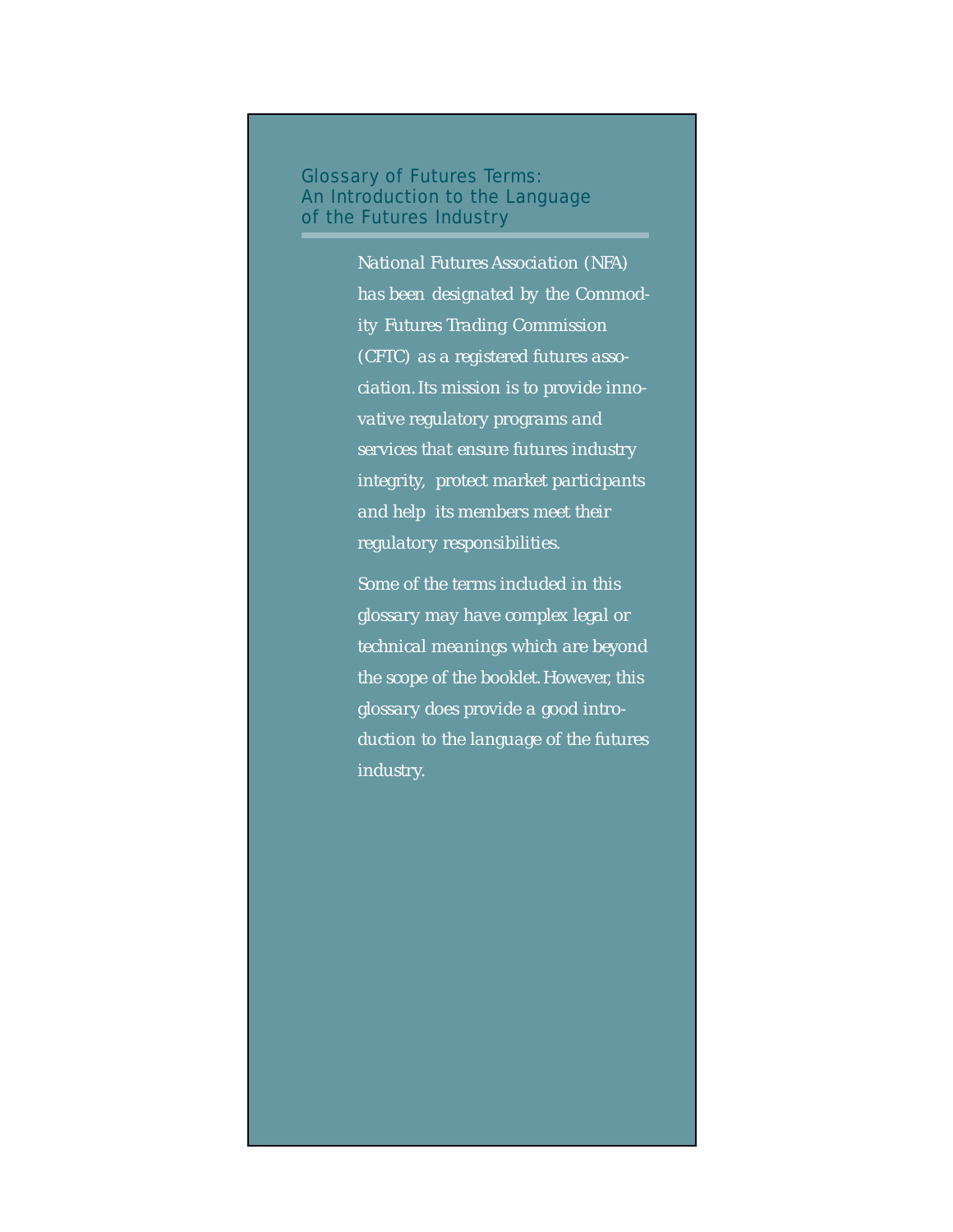### Actuals

### **Actuals**

See Cash Commodity.

### **Aggregation**

The policy under which all futures positions owned or controlled by one trader or a group of traders are combined to determine reportable positions and speculative limits.

### Arbitrage

The simultaneous purchase and sale of similar commodities in different markets to take advantage of a price discrepancy.

### **Arbitration**

The process of settling disputes between parties by a person or persons chosen or agreed to by them. NFA's arbitration program provides a forum for resolving futures-related disputes between NFA Members or between Members and customers.

### Associated Person (AP)

An individual who solicits orders, customers or customer funds on behalf of a Futures Commission Merchant, an Introducing Broker, a Commodity Trading Advisor or a Commodity Pool Operator and who is registered with the Commodity Futures Trading Commission.

### At-the-Money Option

An option whose strike price is equal—or approximately equal—to the current market price of the underlying futures contract.

### **Backwardation**

A futures market in which the relationship between two delivery months of the same commodity is abnormal. The opposite of Contango.

### *See also Inverted Market.*

### **Basis**

The difference between the current cash price of a commodity and the futures price of the same commodity.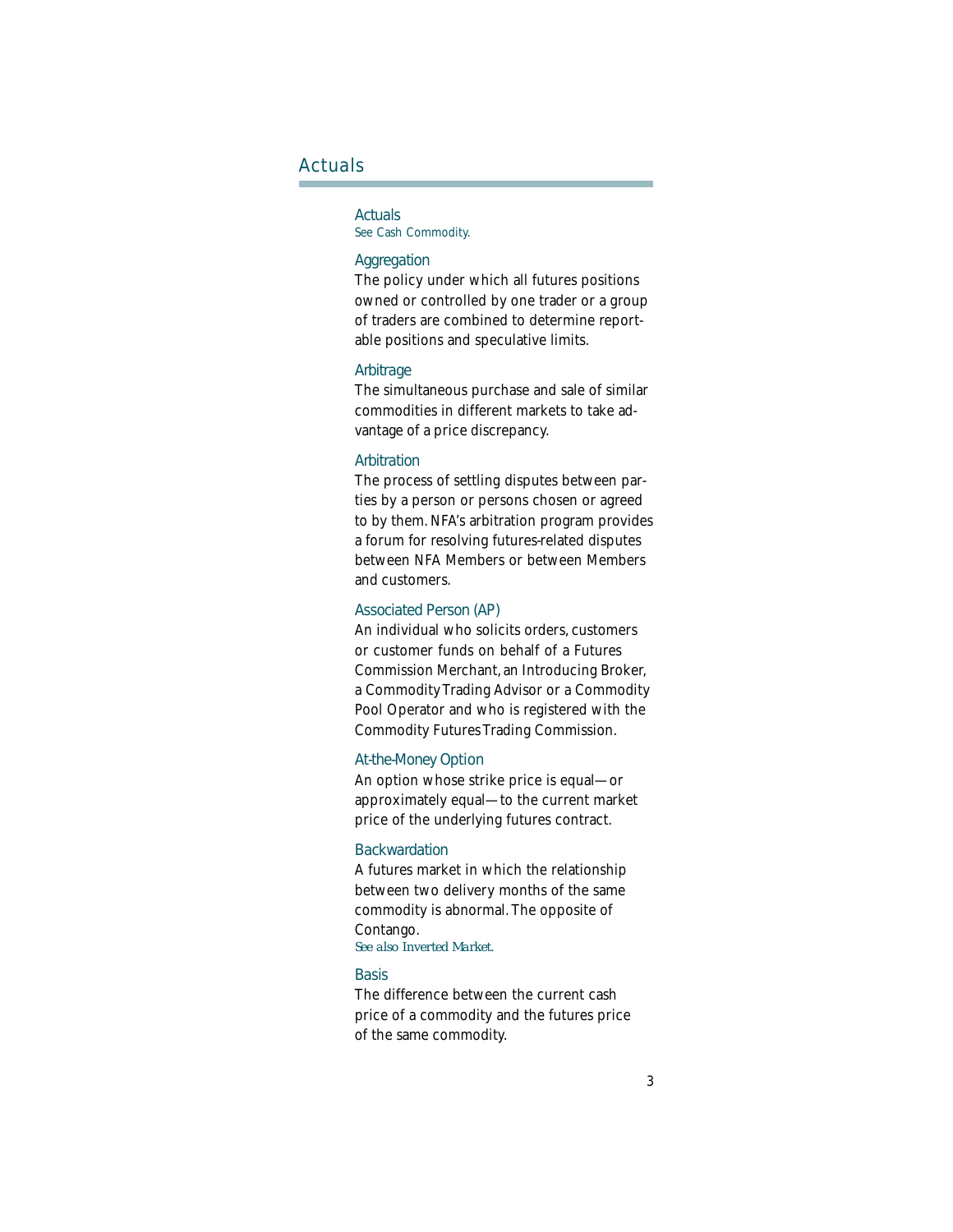### Bear Market (Bear/Bearish)

### Bear Market (Bear/Bearish)

A market in which prices are declining. A market participant who believes prices will move lower is called a "bear."A news item is considered bearish if it is expected to result in lower prices.

### Bid

An expression of willingness to buy a commodity at a given price; the opposite of Offer.

### Board of Trade *See Contract Market.*

### Broker

A company or individual that executes futures and options orders on behalf of financial and commercial institutions and/or the general public.

#### **Bucketing**

Directly or indirectly taking the opposite side of a customer's order into the broker's own account or into an account in which the broker has an interest, without open and competitive execution of the order on an exchange.

### Bull Market (Bull/Bullish)

A market in which prices are rising. A market participant who believes prices will move higher is called a "bull." A news item is considered bullish if it is expected to result in higher prices.

### Call Option

An option which gives the buyer the right, but not the obligation, to purchase ("go long") the underlying futures contract at the strike price on or before the expiration date.

### Carrying Broker

A member of a futures exchange, usually a clearinghouse member, through which another firm, broker or customer chooses to clear all or some trades.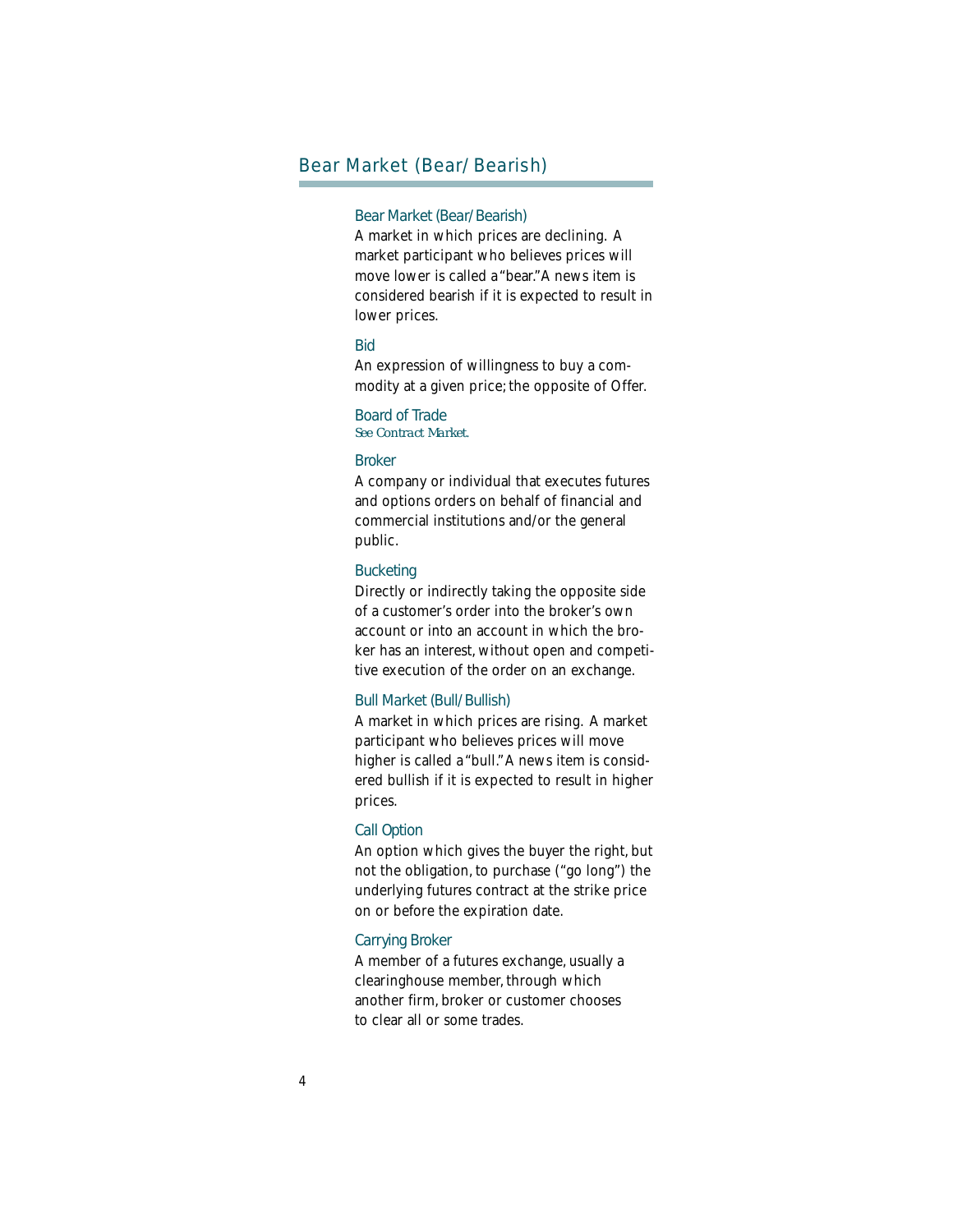### Circuit Breaker

### Carrying Charge

The cost of storing a physical commodity, such as grain or metals, over a period of time. The carrying charge includes insurance, storage and interest on the invested funds as well as other incidental costs. In interest rate futures markets, it refers to the differential between the yield on a cash instrument and the cost of the funds necessary to buy the instrument. Also referred to as Cost of Carry.

#### Cash Commodity

The actual physical commodity as distinguished from the futures contract based on the physical commodity. Also referred to as Actuals.

### Cash Market

A place where people buy and sell the actual commodities (i.e., grain elevator, bank, etc.). *See also Forward (Cash) Contract and Spot.*

### Cash Settlement

A method of settling certain futures or options contracts whereby the market participants settle in cash (rather than delivery of the commodity).

#### **Charting**

The use of graphs and charts in the technical analysis of futures markets to plot price movements, volume, open interest or other statistical indicators of price movement. *See also Technical Analysis.*

### **Churning**

Excessive trading that results in the broker deriving a profit from commissions while disregarding the best interests of the customers.

### Circuit Breaker

A system of trading halts and price limits on equities and derivatives markets designed to provide a cooling-off period during large, intraday market declines.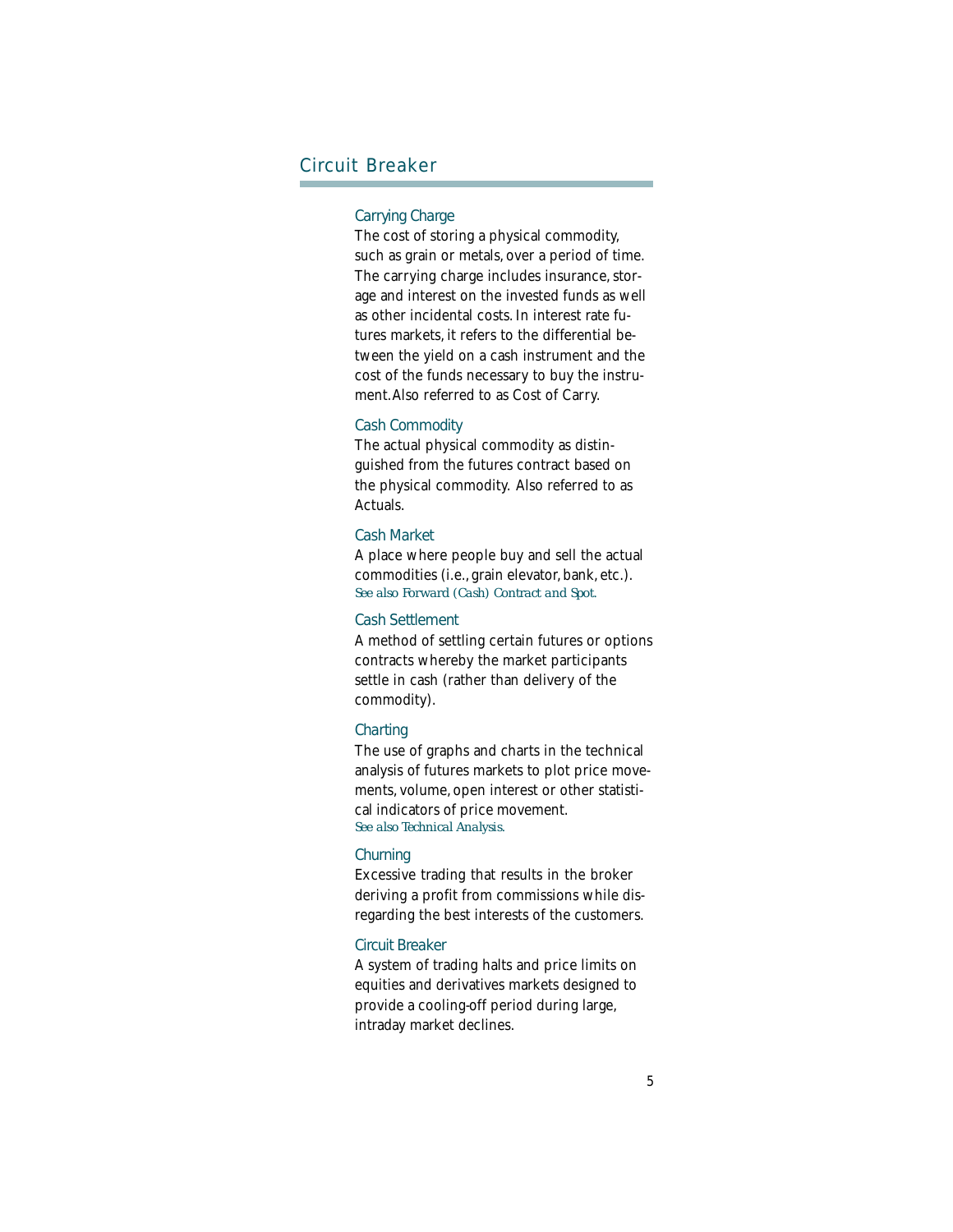### Clear

### Clear

The process by which a clearinghouse maintains records of all trades and settles margin flow on a daily mark-to-market basis for its clearing members.

### **Clearinghouse**

An agency or separate corporation of a futures exchange that is responsible for settling trading accounts, collecting and maintaining margin monies, regulating delivery and reporting trade data. The clearinghouse becomes the buyer to each seller (and the seller to each buyer) and assumes responsibility for protecting buyers and sellers from financial loss by assuring performance on each contract.

### Clearing Member

A member of an exchange clearinghouse responsible for the financial commitments of its customers. All trades of a non-clearing member must be registered and eventually settled through a clearing member.

### Closing Price *See Settlement Price.*

### Closing Range

A range of prices at which futures transactions took place during the close of the market.

#### **Commission**

A fee charged by a broker to a customer for executing a transaction.

Commission House *See Futures Commission Merchant.*

### Commodity Exchange Act (CEA)

The federal act that provides for federal regulation of futures trading.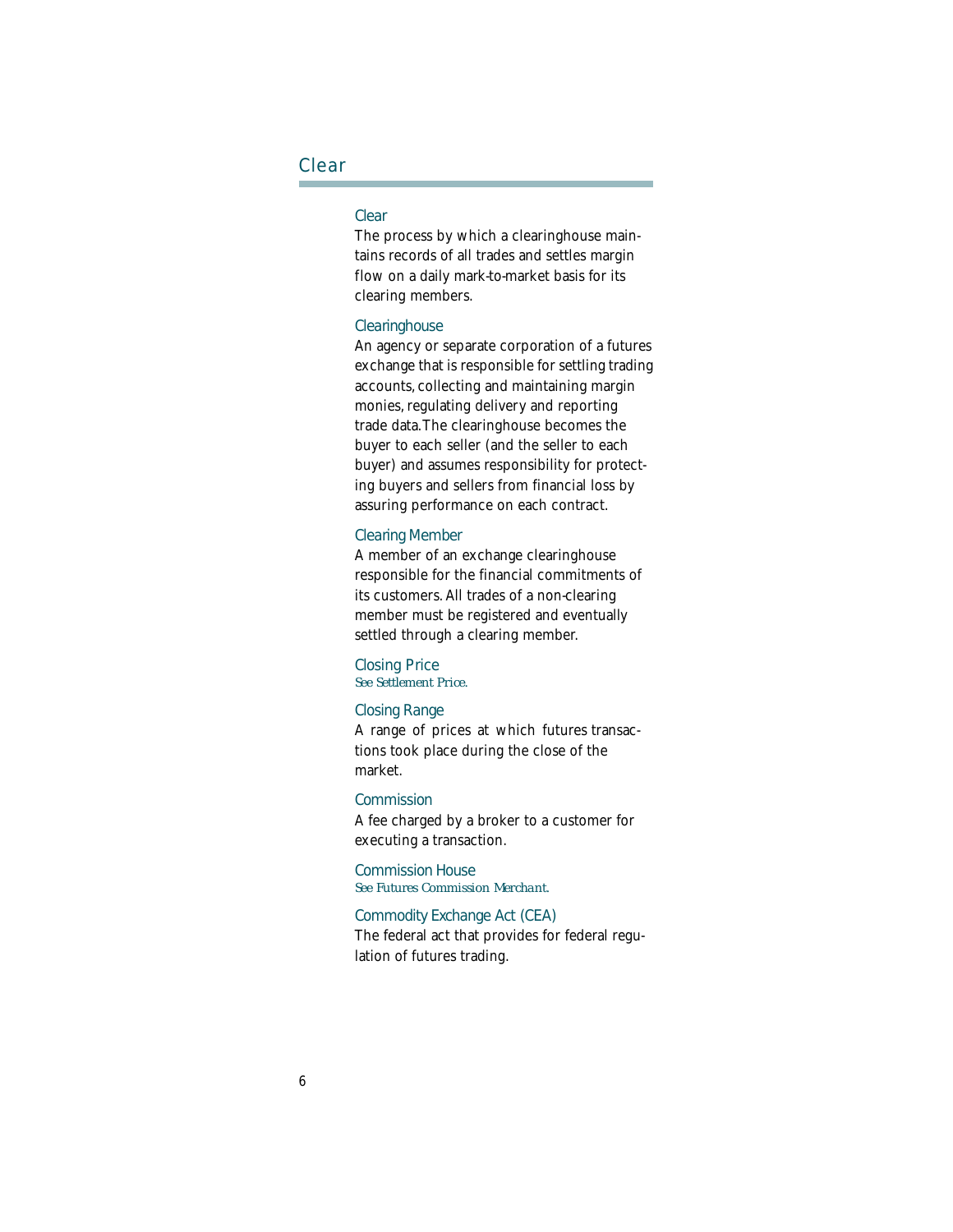### Contango

### Commodity Futures Trading Commission (CFTC)

The federal regulatory agency established in 1974 that administers the Commodity Exchange Act. The CFTC monitors the futures and options on futures markets in the United States.

### Commodity Pool

An enterprise in which funds contributed by a number of persons are combined for the purpose of trading futures or options contracts. The concept is similar to a mutual fund in the securities industry. Also referred to as a Pool.

### Commodity Pool Operator (CPO)

An individual or organization which operates or solicits funds for a commodity pool. A CPO is generally required to be registered with the CFTC.

### Commodity Trading Advisor (CTA)

A person who, for compensation or profit, directly or indirectly advises others as to the advisability of buying or selling futures or commodity options. Providing advice includes exercising trading authority over a customer's account. A CTA is generally required to be registered with the CFTC.

### Confirmation Statement

A statement sent by a Futures Commission Merchant to a customer when a futures or options position has been initiated. The statement shows the price and the number of contracts bought or sold. Sometimes combined with a Purchase and Sale Statement.

#### Contango

A futures market in which prices in succeeding delivery months are progressively higher. The opposite of Backwardation.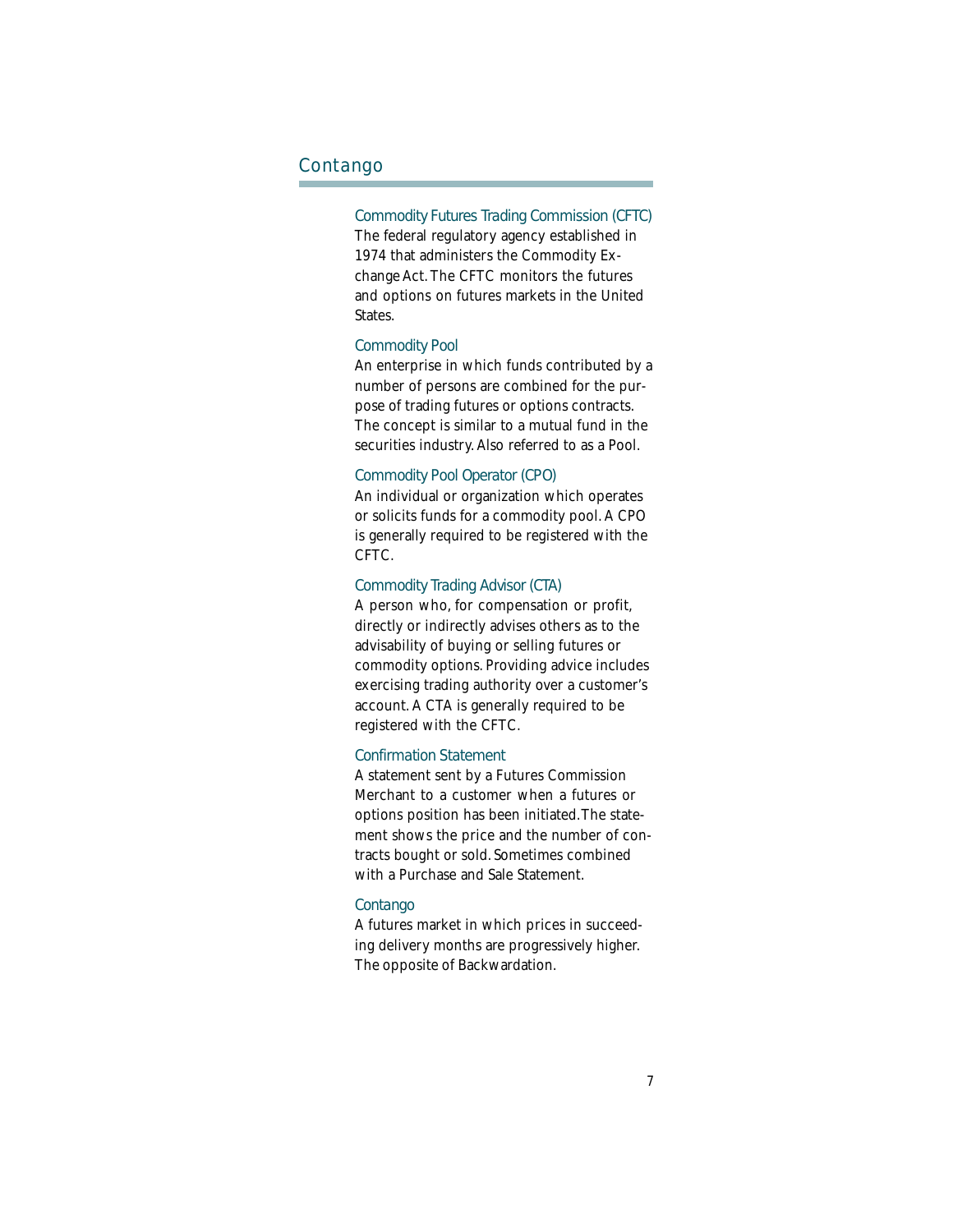### Contract Market

### Contract Market

A board of trade designated by the CFTC to trade futures or options contracts on a particular commodity. Commonly used to mean any exchange on which futures are traded. Also referred to as an Exchange.

### Contract Month

The month in which delivery is to be made in accordance with the terms of the futures contract.Also referred to as Delivery Month.

### **Convergence**

The tendency for prices of physical commodities and futures to approach one another, usually during the delivery month.

Cost of Carry *See Carrying Charge.*

### Covered Option

A short call or put option position which is covered by the sale or purchase of the underlying futures contract or physical commodity.

### Cross-Hedging

Hedging a cash commodity using a different but related futures contract when there is no futures contract for the cash commodity being hedged and the cash and futures market follow similar price trends (e.g., using soybean meal futures to hedge fish meal).

Customer Segregated Funds *See Segregated Account.*

### Day Order

An order that if not executed expires automatically at the end of the trading session on the day it was entered.

### Day Trader

A speculator who will normally initiate and offset a position within a single trading session.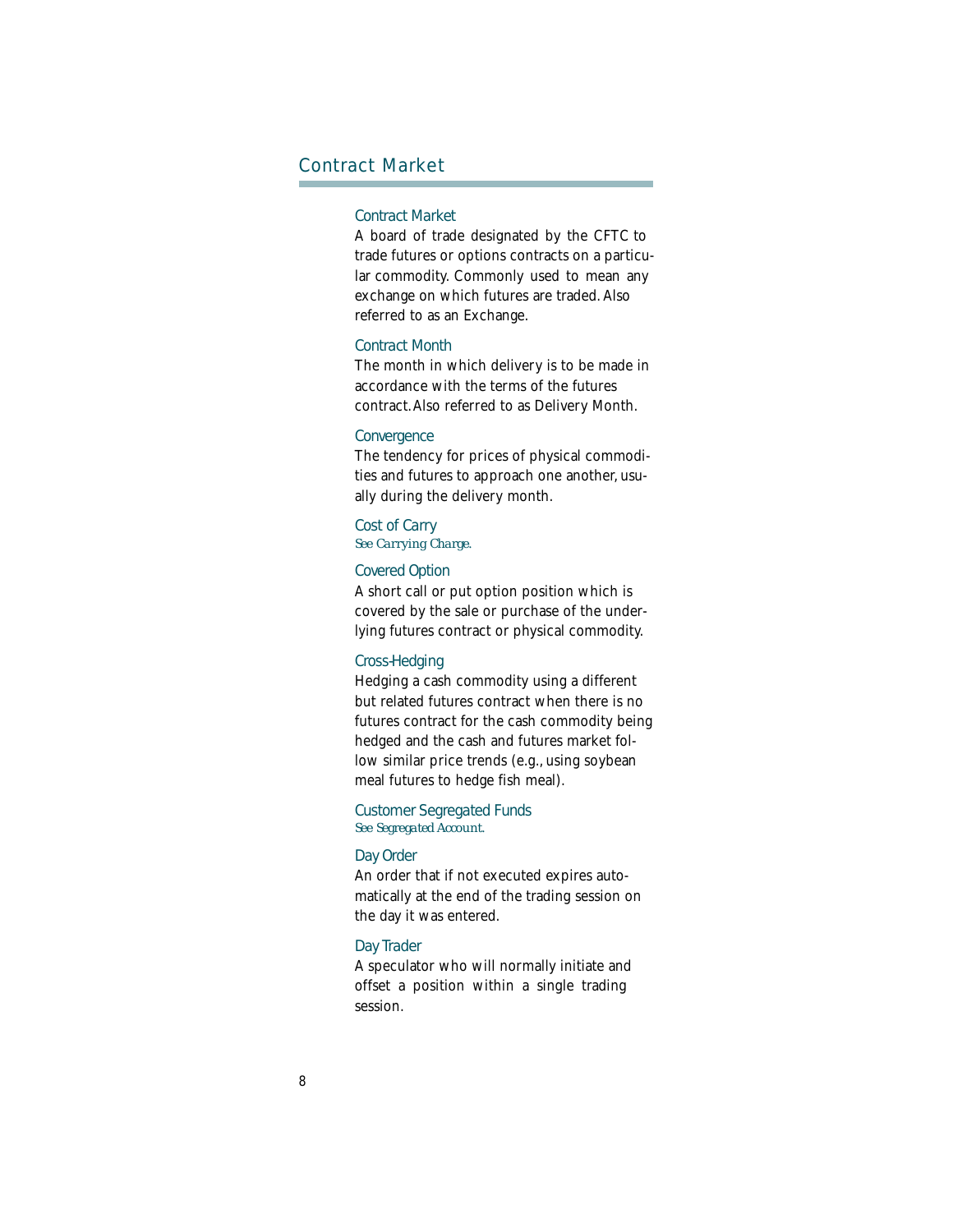### Designated Self-Regulatory Organization (DSRO)

### **Default**

The failure to perform on a futures contract as required by exchange rules, such as a failure to meet a margin call or to make or take delivery.

### Deferred Delivery Month

The distant delivery months in which futures trading is taking place, as distinguished from the nearby futures delivery month.

### **Delivery**

The transfer of the cash commodity from the seller of a futures contract to the buyer of a futures contract. Each futures exchange has specific procedures for delivery of a cash commodity. Some futures contracts, such as stock index contracts, are cash settled.

### Delivery Month

*See Contract Month.*

### **Derivative**

A financial instrument, traded on or off an exchange, the price of which is directly dependent upon the value of one or more underlying securities, equity indices, debt instruments, commodities, other derivative instruments, or any agreed upon pricing index or arrangement. Derivatives involve the trading of rights or obligations based on the underlying product but do not directly transfer property. They are used to hedge risk or to exchange a floating rate of return for a fixed rate of return.

### Designated Self-Regulatory Organization (DSRO)

 When a Futures Commission Merchant (FCM) is a member of more than one Self-Regulatory Organization (SRO), the SROs may decide among themselves which of them will be primarily responsible for enforcing minimum financial and sales practice requirements.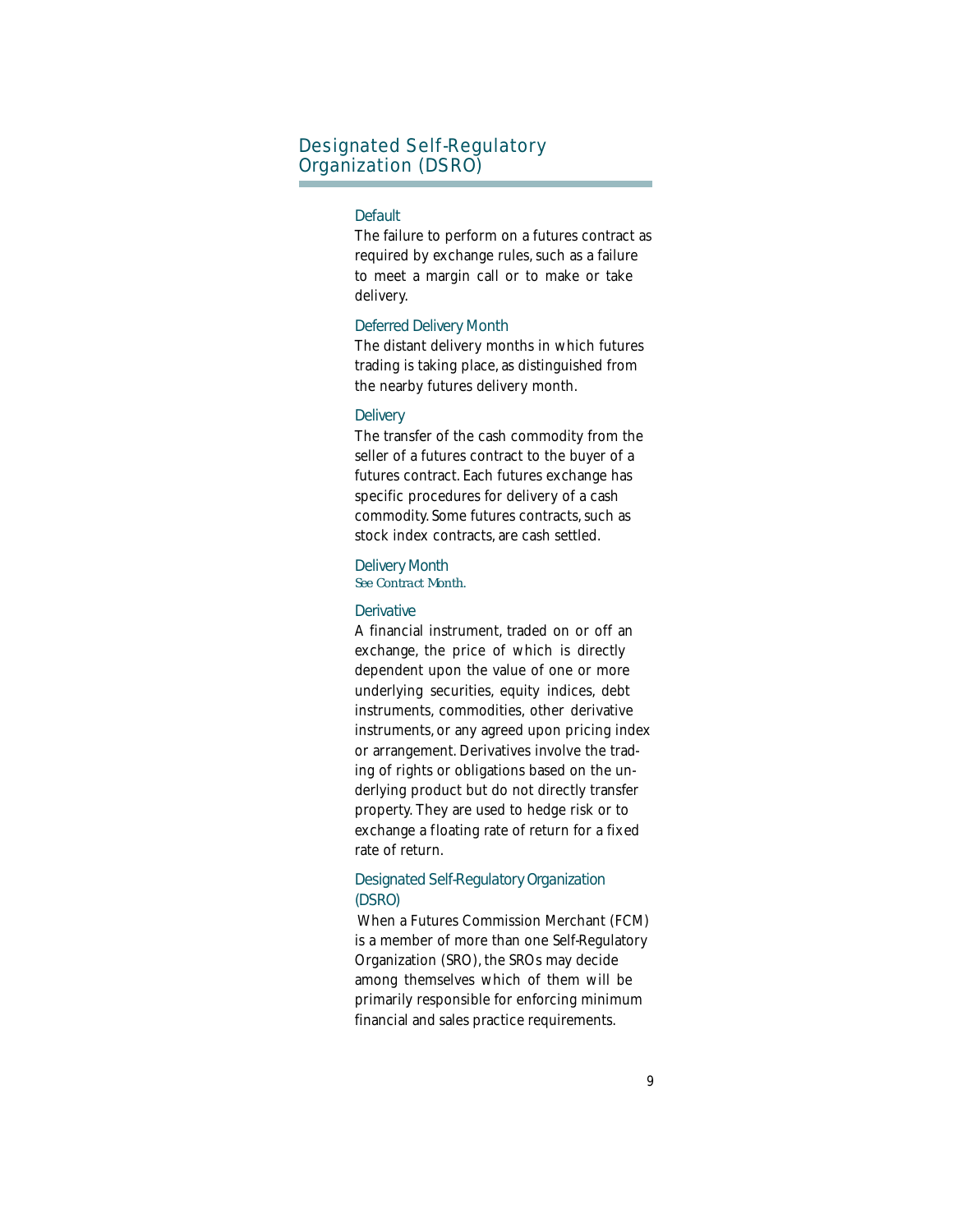### Disclosure Document

The SRO will be appointed DSRO for that particular FCM. NFA is the DSRO for all nonexchange member FCMs. *See also Self-Regulatory Organization.*

### Disclosure Document

The statement that must be provided to prospective customers that describes trading strategy, fees, performance, etc.

### **Discount**

(1) The amount a price would be reduced to purchase a commodity of lesser grade; (2) sometimes used to refer to the price differences between futures of different delivery months, as in the phrase "July is trading at a discount to May," indicating that the price of the July future is lower than that of May; (3) applied to cash grain prices that are below the futures price.

### Discretionary Account

An arrangement by which the owner of the account gives written power of attorney to someone else, usually the broker or a Commodity Trading Advisor, to buy and sell without prior approval of the account owner. Also referred to as a Managed Account.

### Dual Trading

Dual trading occurs when (1) a floor broker executes customer orders and, on the same day, trades for his own account or an account in which he has an interest; or (2) a Futures Commission Merchant carries customer accounts and also trades, or permits its employees to trade, in accounts in which it has a proprietary interest, also on the same day.

### Electronic Order

An order placed electronically (without the use of a broker) either via the Internet or an electronic trading system.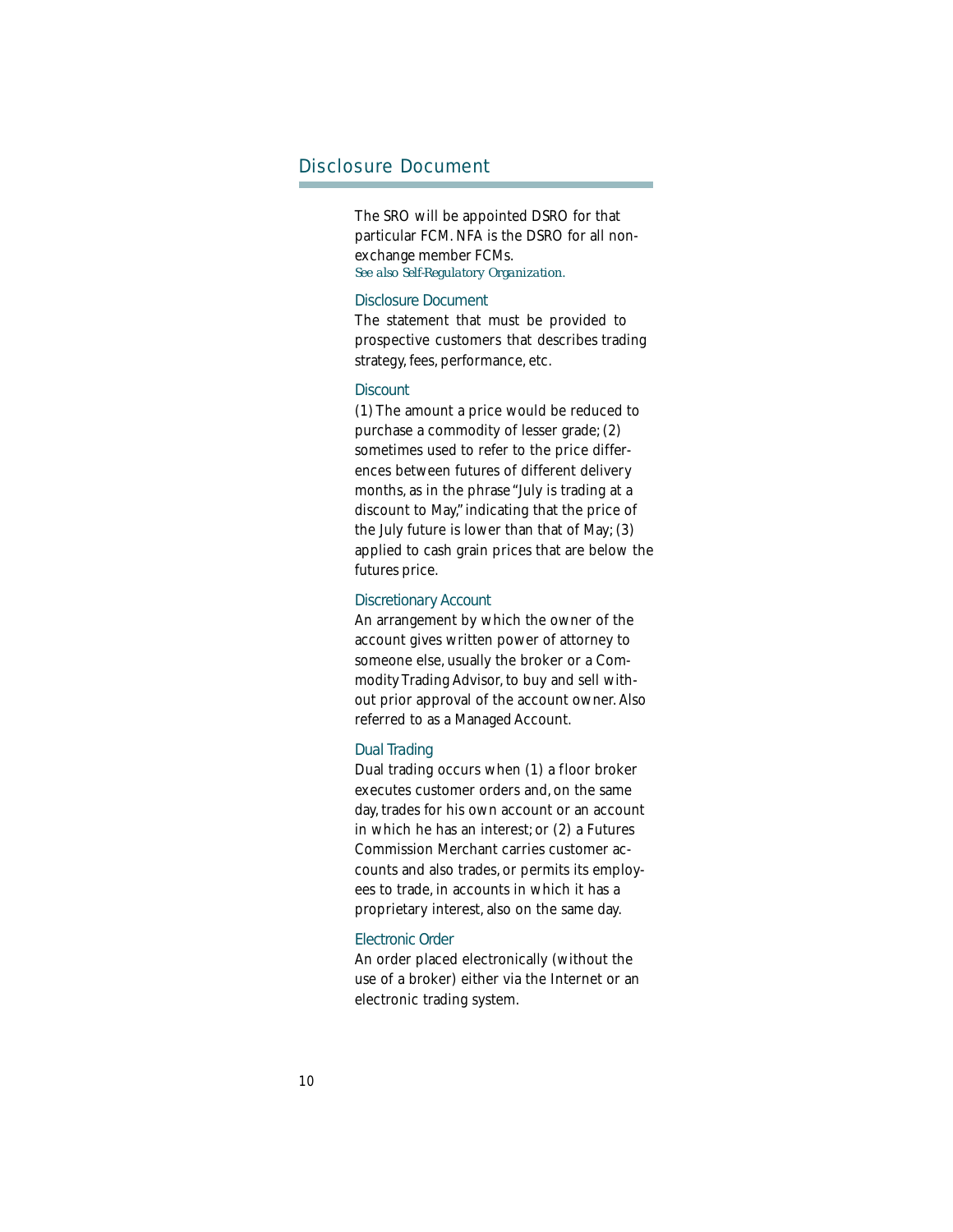### First Notice Day

### Electronic Trading Systems

Systems that allow participating exchanges to list their products for trading after the close of the exchange's open outcry trading hours (i.e., Chicago Board of Trade's Project A, Chicago Mercantile Exchange's GLOBEX and New York Mercantile Exchange's ACCESS.)

### **Equity**

The value of a futures trading account if all open positions were offset at the current market price.

#### **Exchange** *See Contract Market.*

#### Exchange for Physicals (EFP)

A transaction generally used by two hedgers who want to exchange futures for cash positions. Also referred to as Against Actuals or Versus Cash.

### **Exercise**

The action taken by the holder of a call option if he wishes to purchase the underlying futures contract or by the holder of a put option if he wishes to sell the underlying futures contract.

### Exercise Price *See Strike Price.*

### Expiration Date

Generally the last date on which an option may be exercised. It is not uncommon for an option to expire on a specified date during the month prior to the delivery month for the underlying futures contracts.

### Extrinsic Value *See Time Value.*

#### First Notice Day

The first day on which notice of intent to deliver a commodity in fulfillment of an expiring futures contract can be given to the clearinghouse by a seller and assigned by the clearing-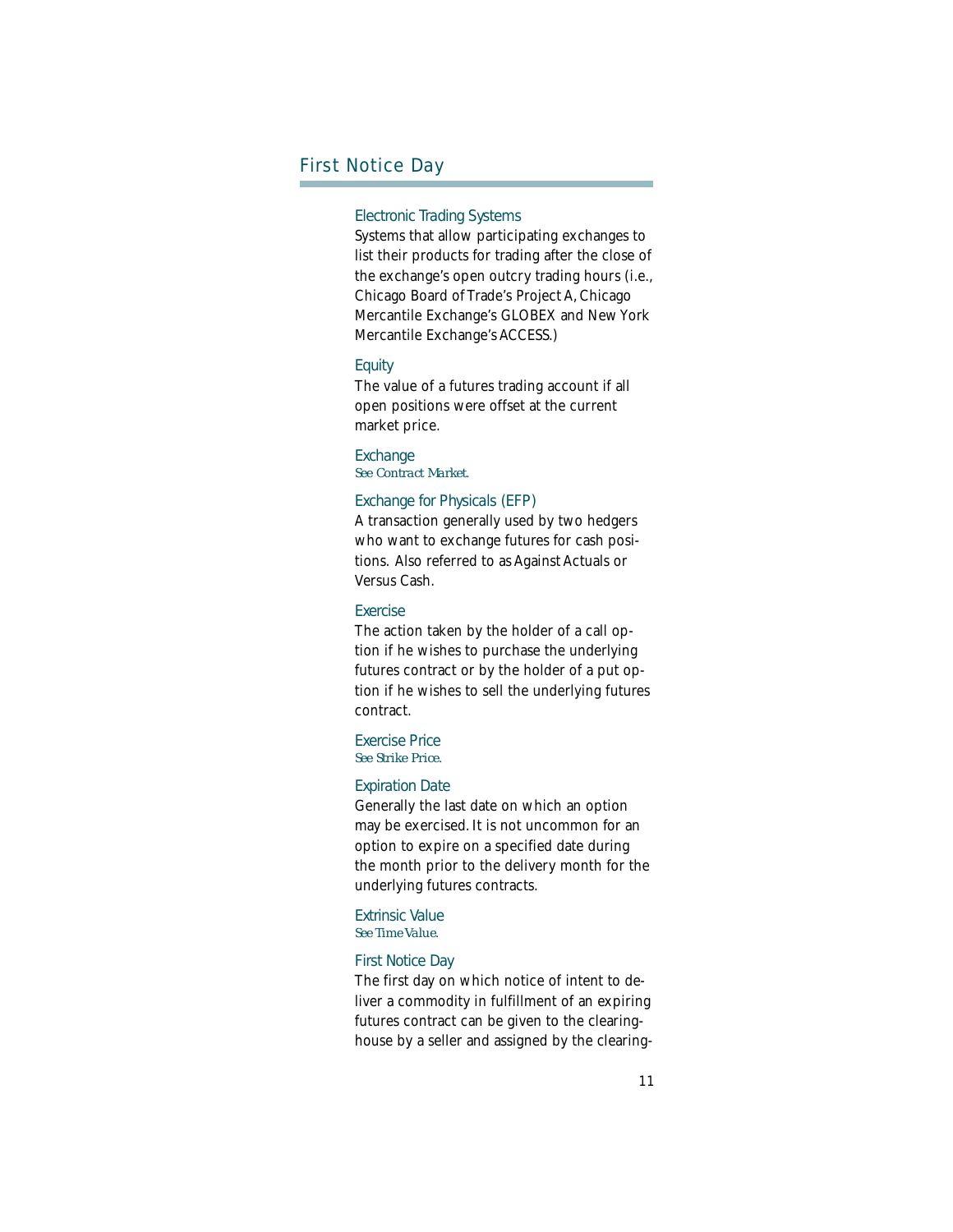### Floor Broker

house to a buyer. Varies from contract to contract.

### Floor Broker

An individual who executes orders on the trading floor of an exchange for any other person.

#### Floor Trader

An individual who is a member of an exchange and trades for his own account on the floor of the exchange.

### Forward (Cash) Contract

A contract which requires a seller to agree to deliver a specified cash commodity to a buyer sometime in the future. All terms of the contract are customized, in contrast to futures contracts whose terms are standardized. Forward contracts are not traded on exchanges.

### **Frontrunning**

A process whereby a futures or options position is taken based on non-public information about an impending transaction in the same or related futures or options contract.

### Fully Disclosed

An account carried by a Futures Commission Merchant in the name of an individual customer; the opposite of an Omnibus Account.

### Fundamental Analysis

A method of anticipating future price movement using supply and demand information.

### Futures Commission Merchant (FCM)

An individual or organization which solicits or accepts orders to buy or sell futures contracts or commodity options and accepts money or other assets from customers in connection with such orders. An FCM must be registered with the CFTC.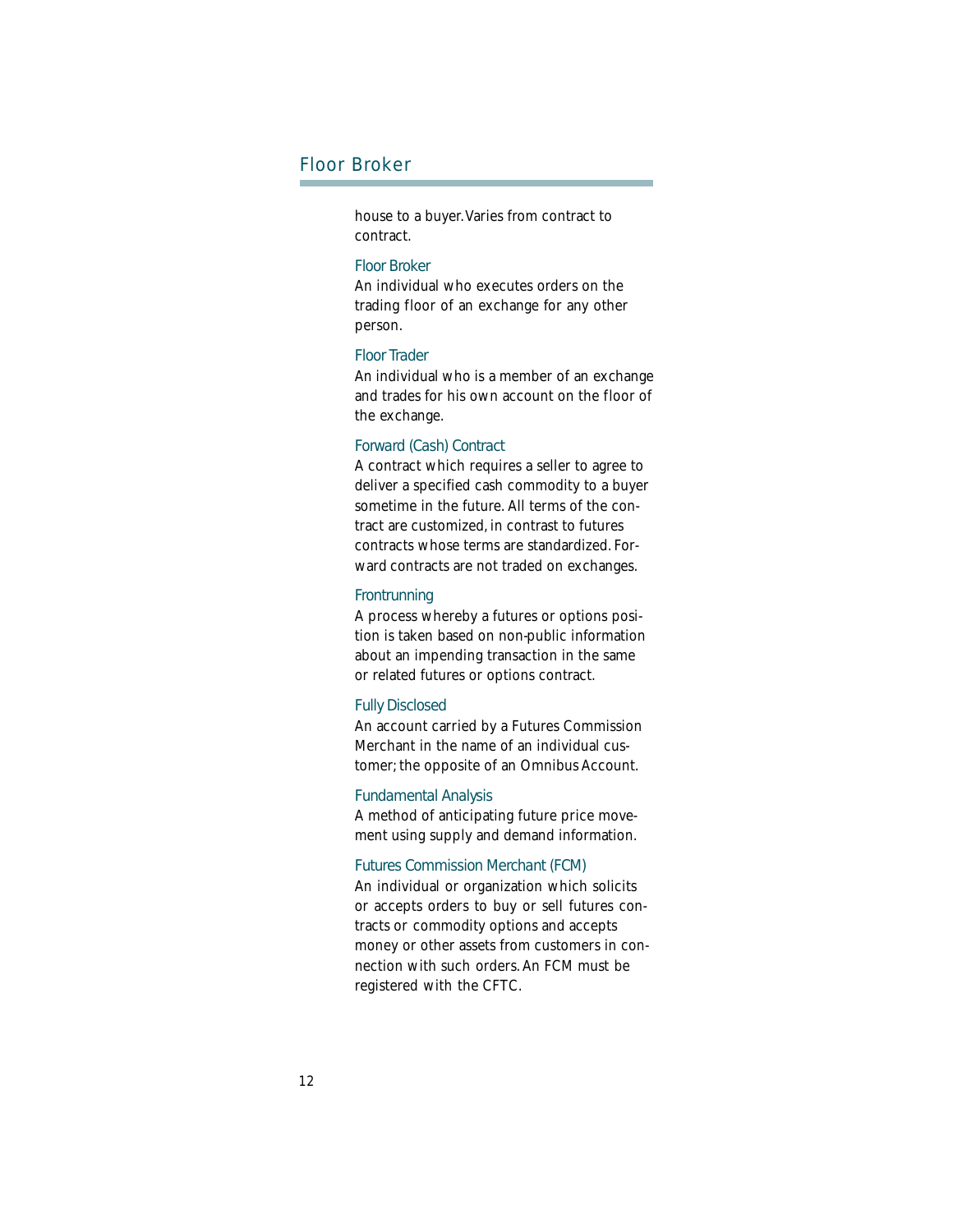### **Hedging**

### Futures Contract

A legally binding agreement to buy or sell a commodity or financial instrument at a later date. Futures contracts are standardized according to the quality, quantity and delivery time and location for each commodity. The only variable is price.

#### Futures Industry Association (FIA)

The national trade association for Futures Commission Merchants.

### **Grantor**

A person who sells an option and assumes the obligation to sell (in the case of a call) or buy (in the case of a put) the underlying futures contract at the exercise price. Also referred to as an Option Seller or Writer.

### Guaranteed Introducing Broker

A firm or individual that solicits and accepts commodity futures orders from customers but does not accept money, securities or property from the customer. A Guaranteed Introducing Broker has a written agreement with a Futures Commission Merchant that obligates the FCM to assume financial and disciplinary responsibility for the performance of the Guaranteed Introducing Broker in connection with futures and options customers. Therefore, unlike an Independent Introducing Broker, a Guaranteed Introducing Broker must introduce all accounts to its guarantor FCM but is not subject to minimum financial requirements. All Introducing Brokers must be registered with the CFTC.

### **Hedging**

The practice of offsetting the price risk inherent in any cash market position by taking an equal but opposite position in the futures market. A long hedge involves buying futures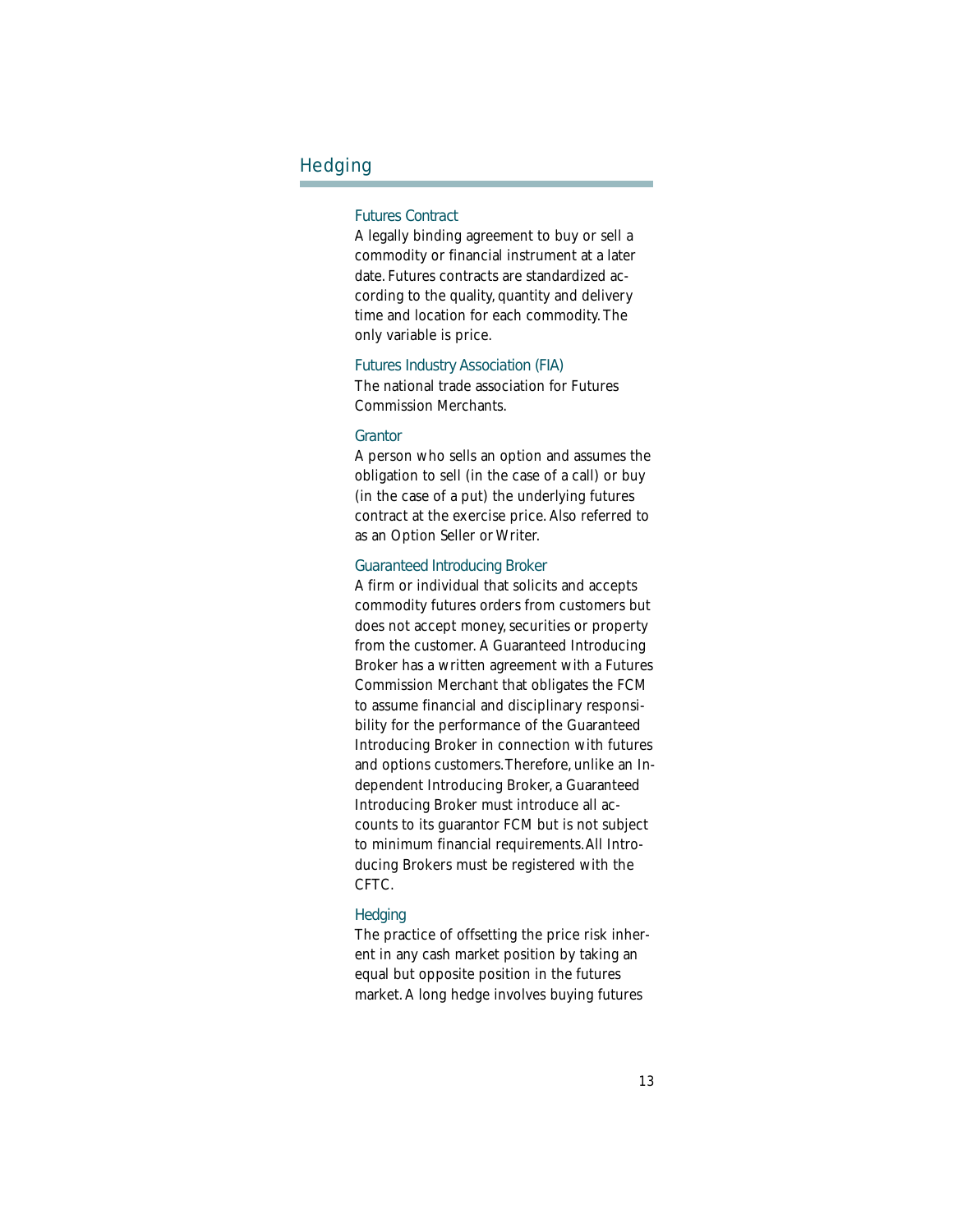### High

contracts to protect against possible increasing prices of commodities. A short hedge involves selling futures contracts to protect against possible declining prices of commodities.

### **High**

The highest price of the day for a particular futures contract.

### **Holder**

The purchaser of either a call or put option. Option buyers receive the right, but not the obligation, to assume a futures position. The opposite of a Grantor. Also referred to as the Option Buyer.

### In-the-Money Option

An option that has intrinsic value. A call option is in-the-money if its strike price is below the current price of the underlying futures contract. A put option is in-the-money if its strike price is above the current price of the underlying futures contract.

### Independent Introducing Broker

A firm or individual that solicits and accepts commodity futures orders from customers but does not accept money, securities or property from the customer. Unlike a Guaranteed Introducing Broker, an Independent Introducing Broker is subject to minimum capital requirements and can introduce accounts to any registered Futures Commission Merchant.

#### Initial Margin

The amount a futures market participant must deposit into a margin account at the time an order is placed to buy or sell a futures contract. *See also Margin.*

### Intrinsic Value

The amount by which an option is in-themoney.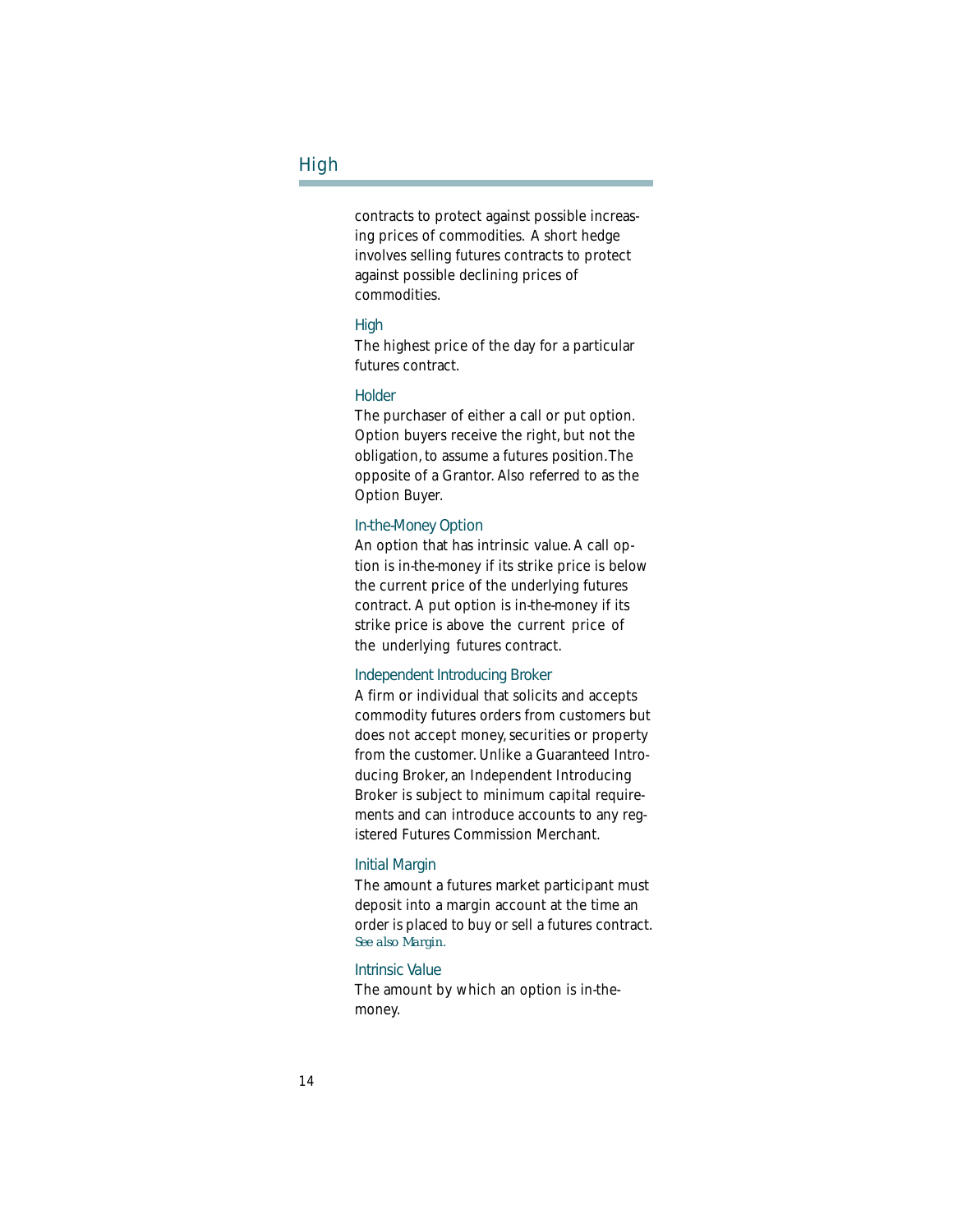### Low

Introducing Broker (IB) *See Guaranteed Introducing Broker and Independent Introducing Broker.*

Inverted Market *See Backwardation.*

### Last Trading Day

The last day on which trading may occur in a given futures or option.

### Leverage

The ability to control large dollar amounts of a commodity with a comparatively small amount of capital.

#### Limit *See Position Limit, Price Limit, Variable Limit.*

#### **Liquidate**

To take a second futures or options position opposite to the initial or opening position. To sell (or purchase) futures contracts of the same delivery month purchased (or sold) during an earlier transaction or make (or take) delivery of the cash commodity represented by the futures market. Also referred to as Offset.

### Liquidity (Liquid Market)

A characteristic of a security or commodity market with enough units outstanding to allow large transactions without a substantial change in price.

#### Local

A member of an exchange who trades for his own account or fills orders for customers.

### Long

One who has bought futures contracts or owns a cash commodity.

### Low

The lowest price of the day for a particular futures contract.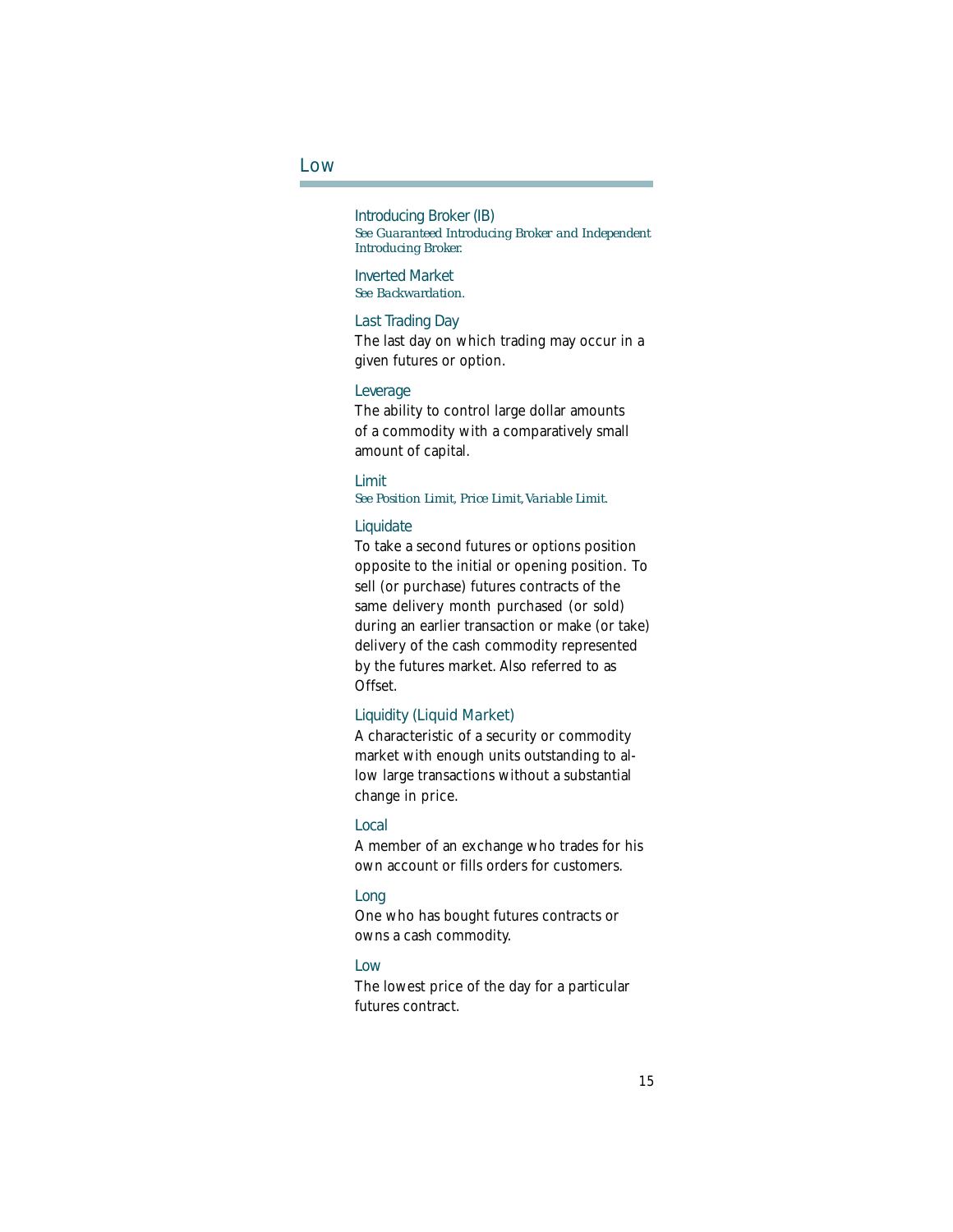### Maintenance Margin

### Maintenance Margin

A set minimum margin (per outstanding futures contract) that a customer must maintain in his margin account to retain the futures position.

*See also Margin.*

Managed Account *See Discretionary Account.*

Managed Funds Association (MFA)

The trade association for the managed funds industry.

### **Margin**

An amount of money deposited by both buyers and sellers of futures contracts and by sellers of options contracts to ensure performance of the terms of the contract (the making or taking delivery of the commodity or the cancellation of the position by a subsequent offsetting trade). Margin in commodities is not a down payment, as in securities, but rather a performance bond.

*See also Initial Margin, Maintenance Margin and Variation Margin.*

### Margin Call

A call from a clearinghouse to a clearing member, or from a broker or firm to a customer, to bring margin deposits up to a required minimum level.

### Mark-to-Market

To debit or credit on a daily basis a margin account based on the close of that day's trading session. In this way, buyers and sellers are protected against the possibility of contract default.

### Market Order

An order to buy or sell a futures or options contract at whatever price is obtainable when the order reaches the trading floor.

Maximum Price Fluctuation *See Price Limit.*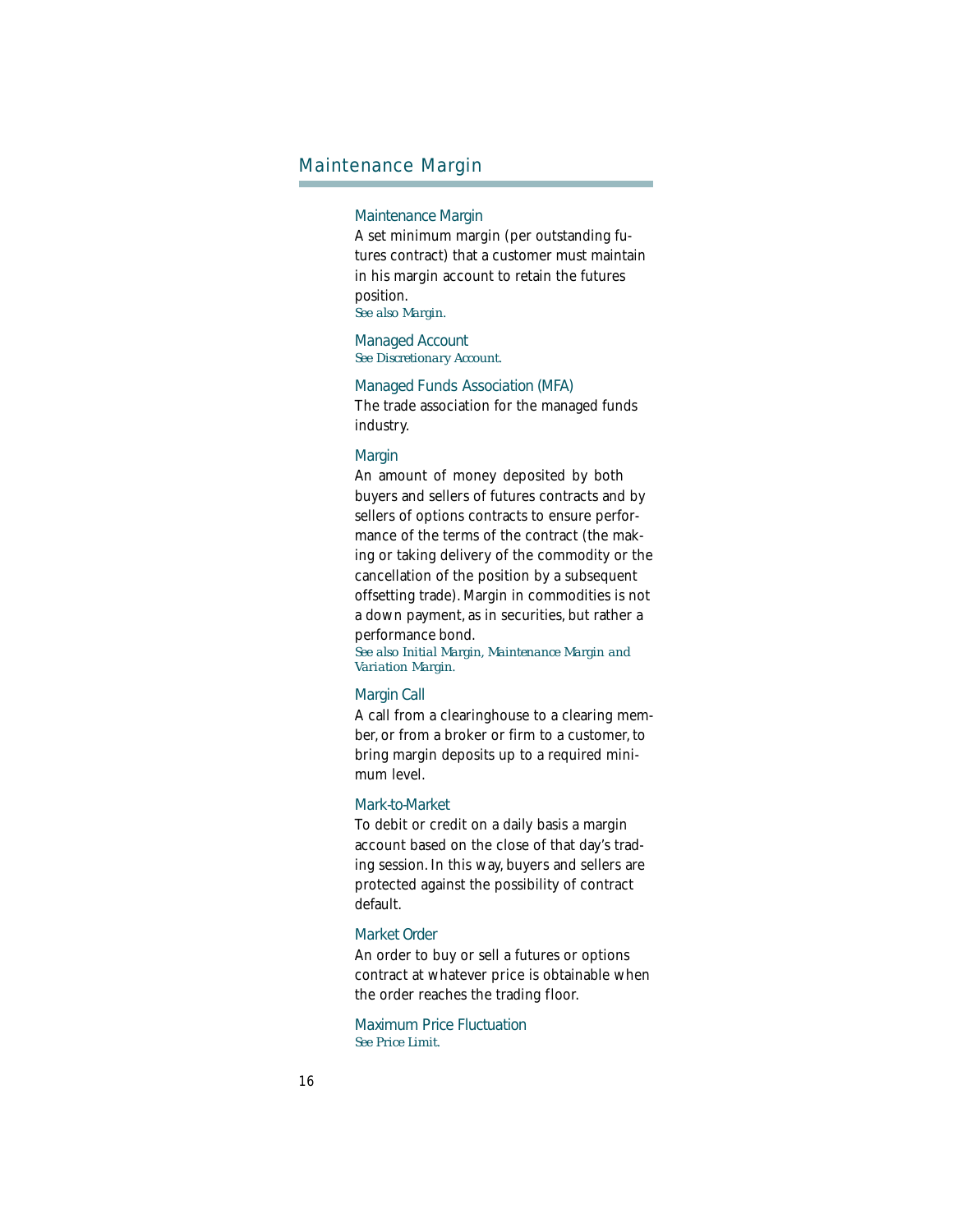### Notice Day

### Mediation

A voluntary process in which the parties to a futures-related dispute work with a neutral third party to find a mutually acceptable solution.

Minimum Price Fluctuation *See Tick.*

Naked Option *See Uncovered Option.*

### National Futures Association (NFA)

Authorized by Congress in 1974 and designated by the CFTC in 1982 as a "registered futures association," NFA is the industrywide self-regulatory organization of the futures industry.

#### National Introducing Brokers Association (NIBA)

NIBA is a non-profit organization for guaranteed and independent introducing brokers.

### Nearby Delivery Month

The futures contract month closest to expiration. Also referred to as the Spot Month.

### Net Asset Value

The value of each unit of participation in a commodity pool. Basically a calculation of assets minus liabilities plus or minus the value of open positions when marked to the market, divided by the total number of outstanding units.

### Net Performance

An increase or decrease in net asset value exclusive of additions, withdrawals and redemptions.

### Notice Day

Any day on which a clearinghouse issues notices of intent to deliver on futures contracts.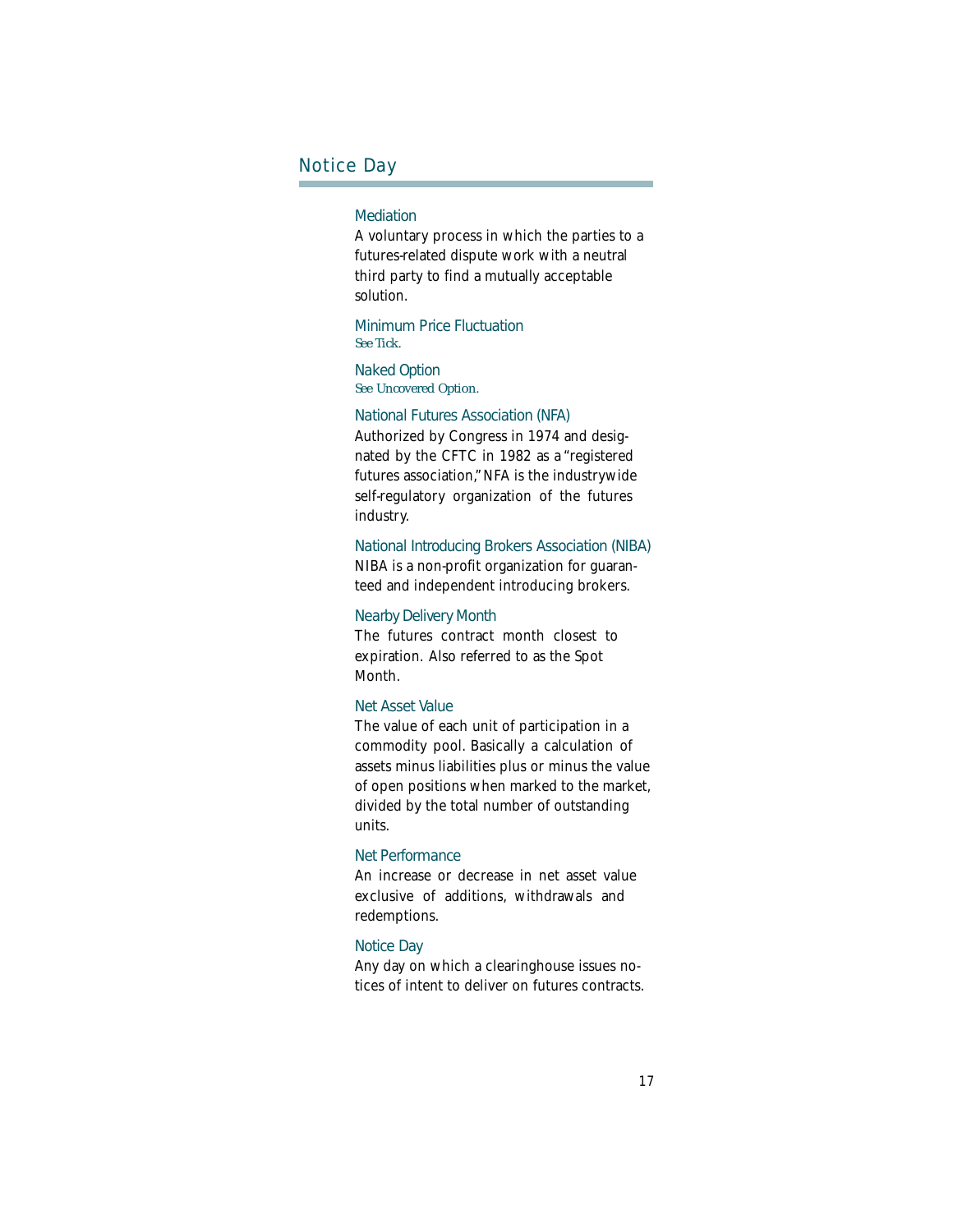### **Offer**

### **Offer**

An indication of willingness to sell a futures contract at a given price; the opposite of Bid.

#### **Offset** *See Liquidate.*

#### Omnibus Account

An account carried by one Futures Commission Merchant (FCM) with another FCM in which the transactions of two or more persons are combined and carried in the name of the originating FCM rather than of the individual customers; the opposite of Fully Disclosed.

### **Open**

The period at the beginning of the trading session officially designated by the exchange during which all transactions are considered made "at the open."

### Open Interest

The total number of futures or options contracts of a given commodity that have not yet been offset by an opposite futures or option transaction nor fulfilled by delivery of the commodity or option exercise. Each open transaction has a buyer and a seller, but for calculation of open interest, only one side of the contract is counted.

### Open Outcry

A method of public auction for making bids and offers in the trading pits of futures exchanges.

### Open Trade Equity

The unrealized gain or loss on open positions.

### Opening Range

The range of prices at which buy and sell transactions took place during the opening of the market.

Option Buyer *See Holder.*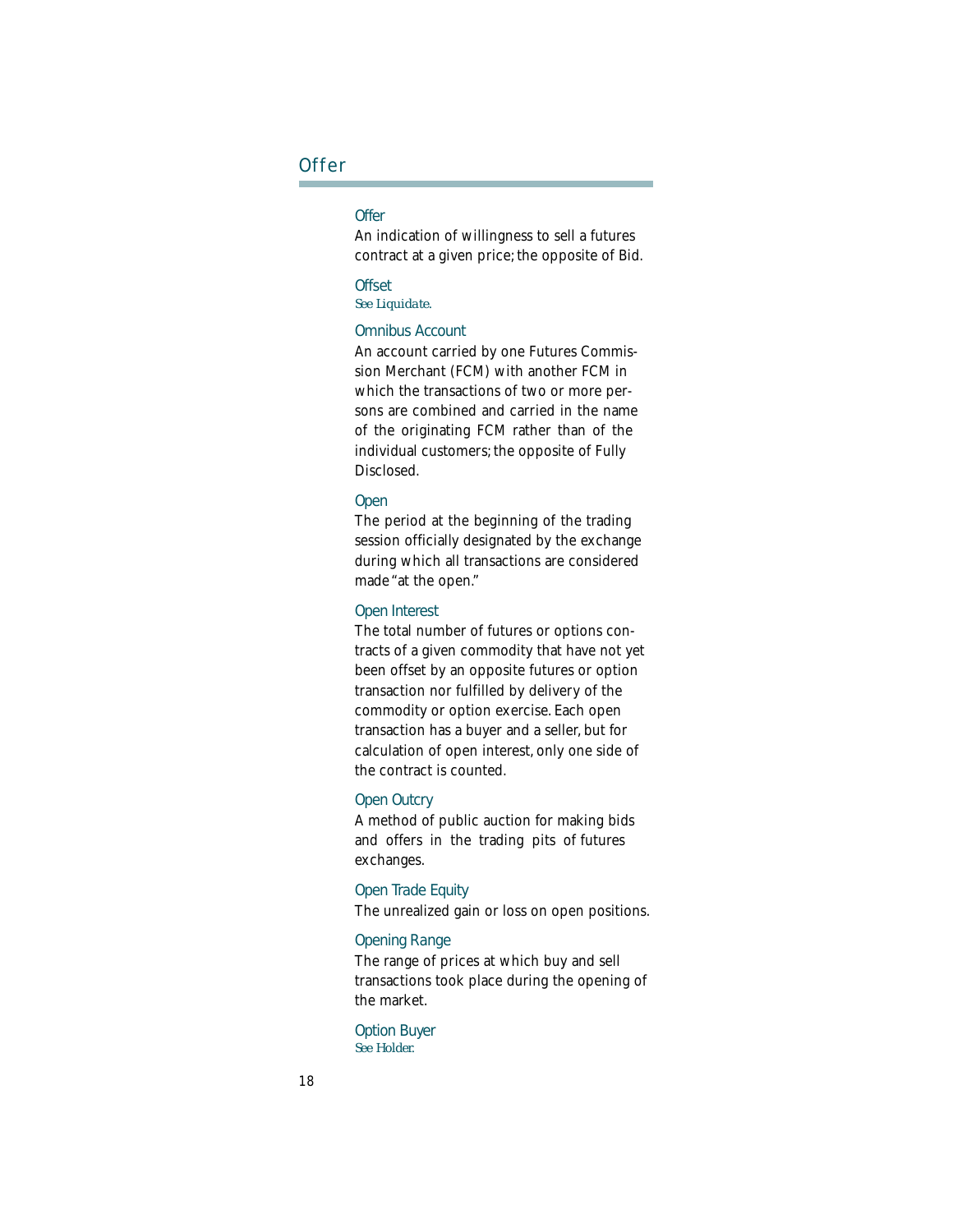### **Overbought**

### Option Contract

A contract which gives the buyer the right, but not the obligation, to buy or sell a specified quantity of a commodity or a futures contract at a specific price within a specified period of time. The seller of the option has the obligation to sell the commodity or futures contract or buy it from the option buyer at the exercise price if the option is exercised. *See also Call Option and Put Option.*

### Option Premium

The price a buyer pays (and a seller receives) for an option. Premiums are arrived at through open outcry. There are two components in determing this price—extrinsic (or time) value and intrinsic value.

## Option Seller

*See Grantor.*

### Out-of-the-Money Option

A call option with a strike price higher or a put option with a strike price lower than the current market value of the underlying asset, (i.e., an option that does not have any intrinsic value).

#### Out Trade

A trade which cannot be cleared by a clearinghouse because the data submitted by the two clearing members involved in the trade differs in some respect. All out trades must be resolved before the market opens the next day.

### Over-the-Counter Market (OTC)

A market where products such as stocks, foreign currencies and other cash items are bought and sold by telephone and other electronic means of communication rather than on a designated futures exchange.

### **Overbought**

A technical opinion that the market price has risen too steeply and too fast in relation to underlying fundamental factors.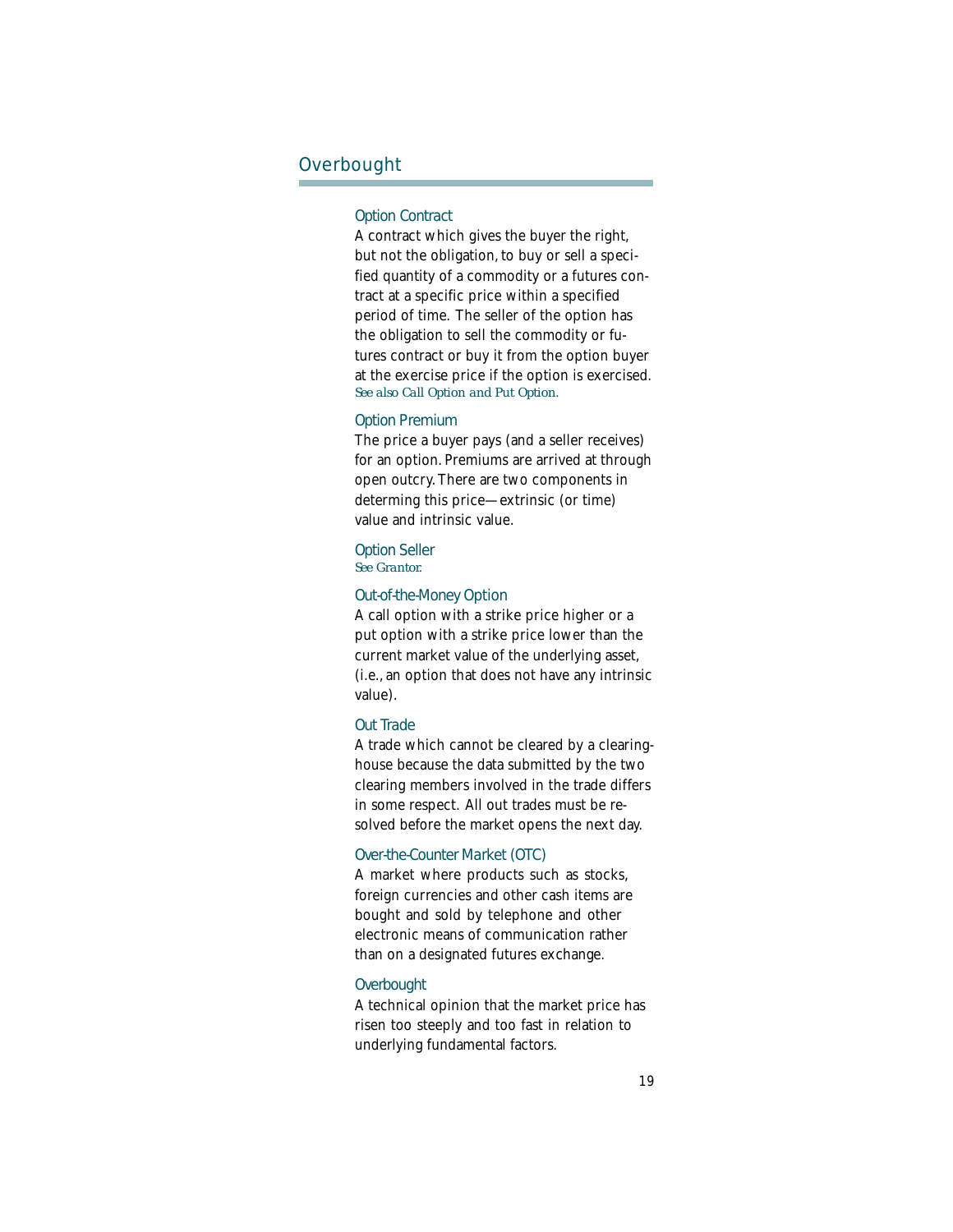### **Oversold**

### **Oversold**

A technical opinion that the market price has declined too steeply and too fast in relation to underlying fundamental factors.

### Par

The face value of a security.

### Pit

The area on the trading floor where trading in futures or options contracts is conducted by open outcry.

#### Pool

### *See Commodity Pool.*

### Position

A commitment, either long or short, in the market.

### Position Limit

The maximum number of speculative futures contracts one can hold as determined by the CFTC and/or the exchange where the contract is traded.

### Position Trader

A trader who either buys or sells contracts and holds them for an extended period of time, as distinguished from a day trader.

### Prearranged Trading

Trading between brokers in accordance with an expressed or implied agreement or understanding. Prearranged trading is a violation of the Commodity Exchange Act.

### Premium

Refers to (1) the amount a price would be increased to purchase a better quality commodity; (2) a futures delivery month selling at a higher price than another; (3) cash prices that are above the futures price; (4) the price paid by the buyer of an option; or (5) the price received by the seller of an option.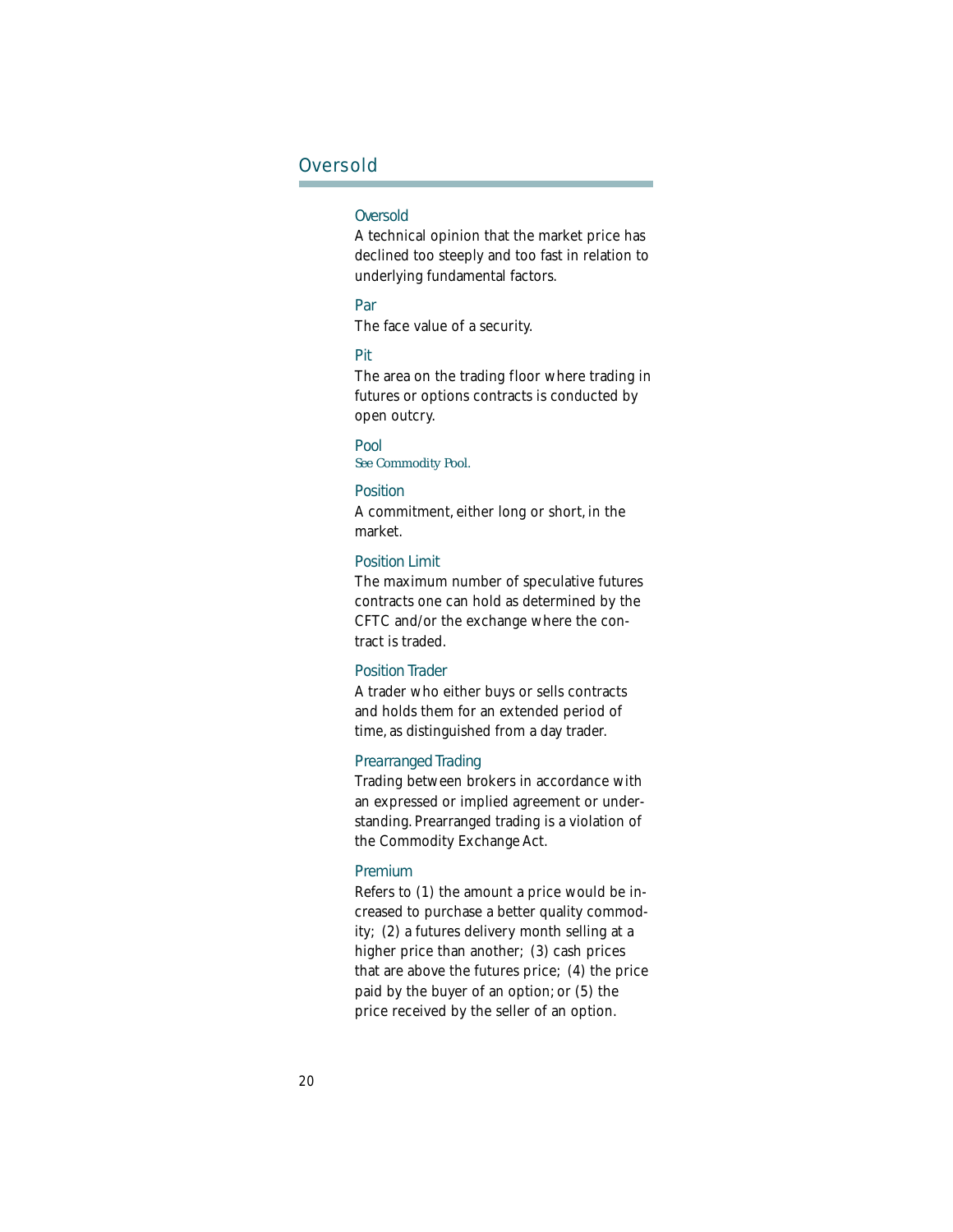### Range

### Price Discovery

The process of determining the price of a commodity by trading conducted in open outcry at an exchange.

### Price Limit

The maximum advance or decline, from the previous day's settlement price, permitted for a futures contract in one trading session. Also referred to as Maximum Price Fluctuation.

### Purchase and Sale Statement (P&S)

A statement sent by a Futures Commission Merchant to a customer when a futures or options position has been liquidated or offset. The statement shows the number of contracts bought or sold, the prices at which the contracts were bought or sold, the gross profit or loss, the commission charges and the net profit or loss on the transaction. Sometimes combined with a Confirmation Statement.

### Put Option

An option which gives the buyer the right, but not the obligation, to sell the underlying futures contract at a particular price (strike or exercise price) on or before a particular date.

### Pyramiding

The use of unrealized profits on existing futures positions as margin to increase the size of the position, normally in successively smaller increments.

### **Quotation**

The actual price or the bid or ask price of either cash commodities or futures or options contracts at a particular time.

#### Range

The difference between the high and low price of a commodity during a given trading session, week, month, year, etc.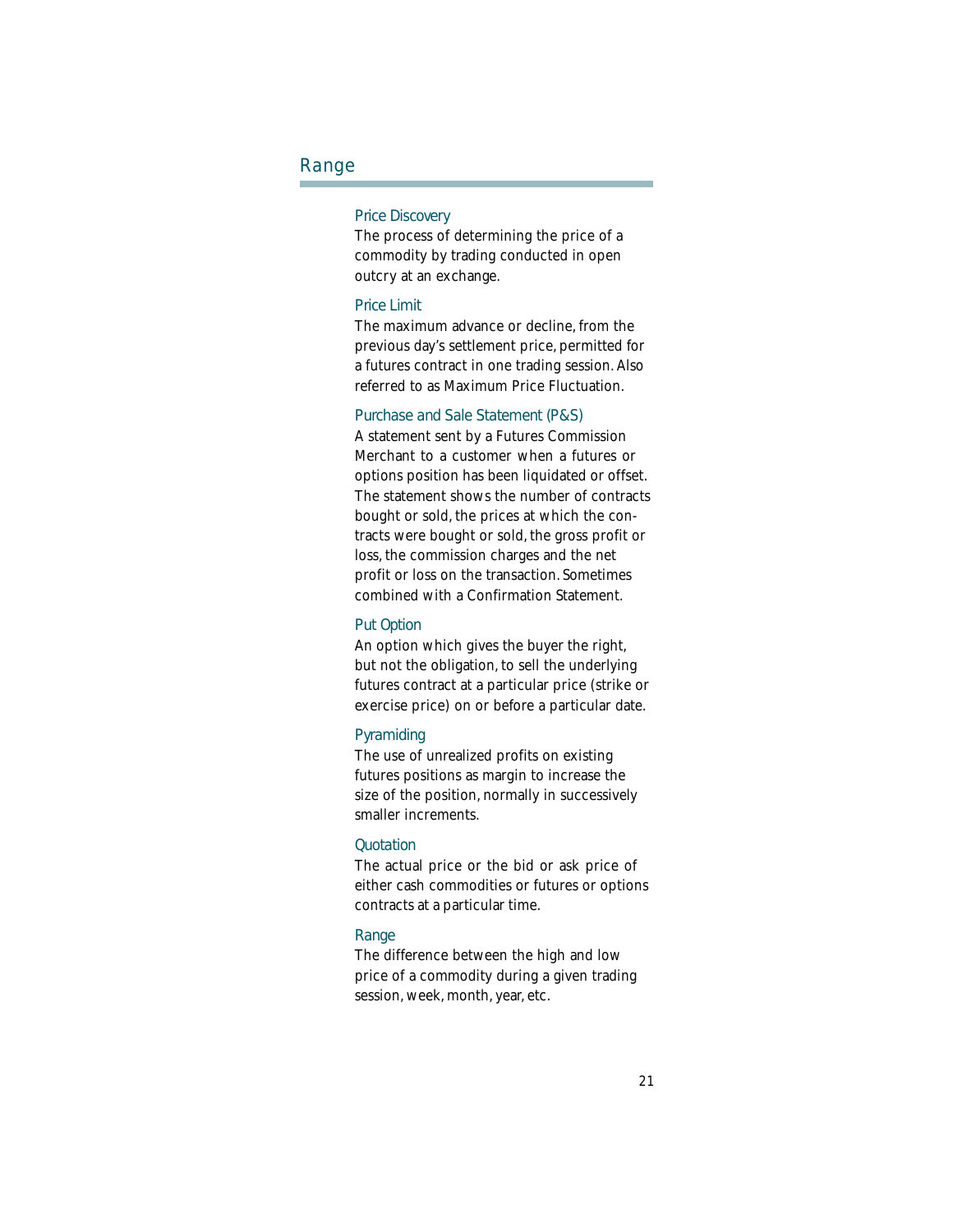### Regulations (CFTC)

### Regulations (CFTC)

The regulations adopted and enforced by the CFTC in order to administer the Commodity Exchange Act.

### **Reparations**

The term is used in conjunction with the CFTC's customer claims procedure to recover civil damages.

### Reportable Positions

The number of open contracts specified by the CFTC when a firm or individual must begin reporting total positions by delivery month to the authorized exchange and/or the CFTC.

### Round Turn

A completed futures transaction involving both a purchase and a liquidating sale, or a sale followed by a covering purchase.

### Rules (NFA)

The standards and requirements to which participants who are required to be Members of National Futures Association must subscribe and conform.

### **Scalper**

A trader who trades for small, short-term profits during the course of a trading session, rarely carrying a position overnight.

### Segregated Account

A special account used to hold and separate customers' assets from those of the broker or firm.

### Self-Regulatory Organization (SRO)

Self-regulatory organizations (i.e., the futures exchanges and National Futures Association) enforce minimum financial and sales practice requirements for their members. *See also Designated Self-Regulatory Organization.*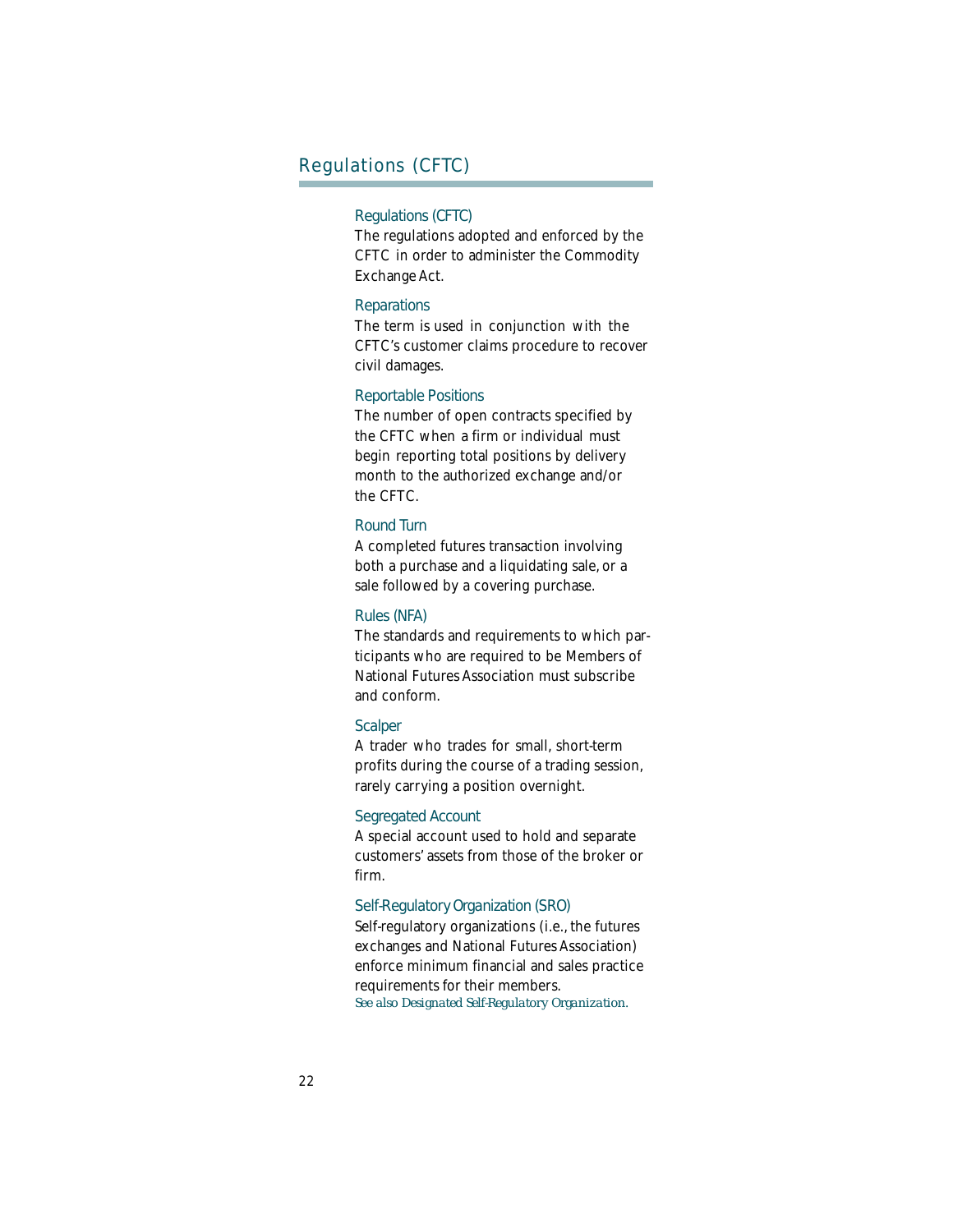### Strike Price

### Settlement Price

The last price paid for a futures contract on any trading day. Settlement prices are used to determine open trade equity, margin calls and invoice prices for deliveries.

### **Short**

One who has sold futures contracts or plans to purchase a cash commodity (e.g., a food processor).

### **Speculator**

A market participant who tries to profit from buying and selling futures and options contracts by anticipating future price movements. Speculators assume market price risk and add liquidity and capital to the futures markets.

### Spot

Usually refers to a cash market price for a physical commodity that is available for immediate delivery.

Spot Month *See Nearby Delivery Month.*

### **Spreading**

The simultaneous buying and selling of two related markets or commodities in the expectation that a profit will be made when the position is offset.

### Stop Order

An order that becomes a market order when the futures contract reaches a particular price level. A sell stop is placed below the market, a buy stop is placed above the market.

### Strike Price

The price at which the buyer of a call (put) option may choose to exercise his right to purchase (sell) the underlying futures contract. Also called Exercise Price.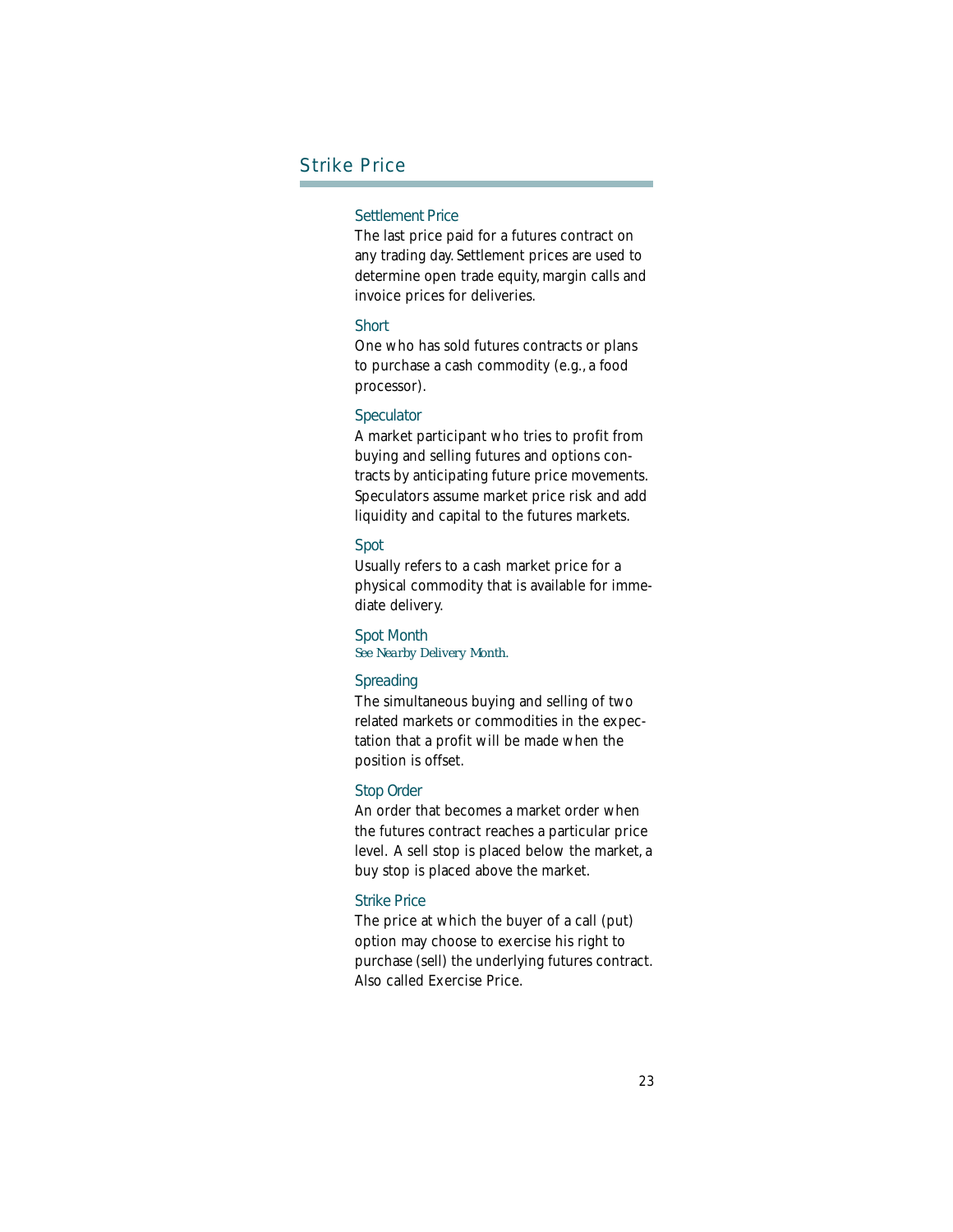### Swap

### Swap

In general, the exchange of one asset or liability for a similar asset or liability for the purpose of lengthening or shortening maturities, or raising or lowering coupon rates, to maximize revenue or minimize financing costs.

### Technical Analysis

An approach to analysis of futures markets which examines patterns of price change, rates of change, and changes in volume of trading, open interest and other statistical indicators. *See also Charting.*

### **Tick**

The smallest allowable increment of price movement for a futures contract. Also referred to as Minimum Price Fluctuation.

### Time Value

The amount of money options buyers are willing to pay for an option in anticipation that over time a change in the underlying futures price will cause the option to increase in value. In general, an option premium is the sum of time value and intrinsic value. Any amount by which an option premium exceeds the option's intrinsic value can be considered time value. Also referred to as Extrinsic Value.

### Uncovered Option

A short call or put option position which is not covered by the purchase or sale of the underlying futures contract or physical commodity. Also referred to as a Naked Option.

### Underlying Futures Contract

The specific futures contract that the option conveys the right to buy (in case of a call) or sell (in the case of a put).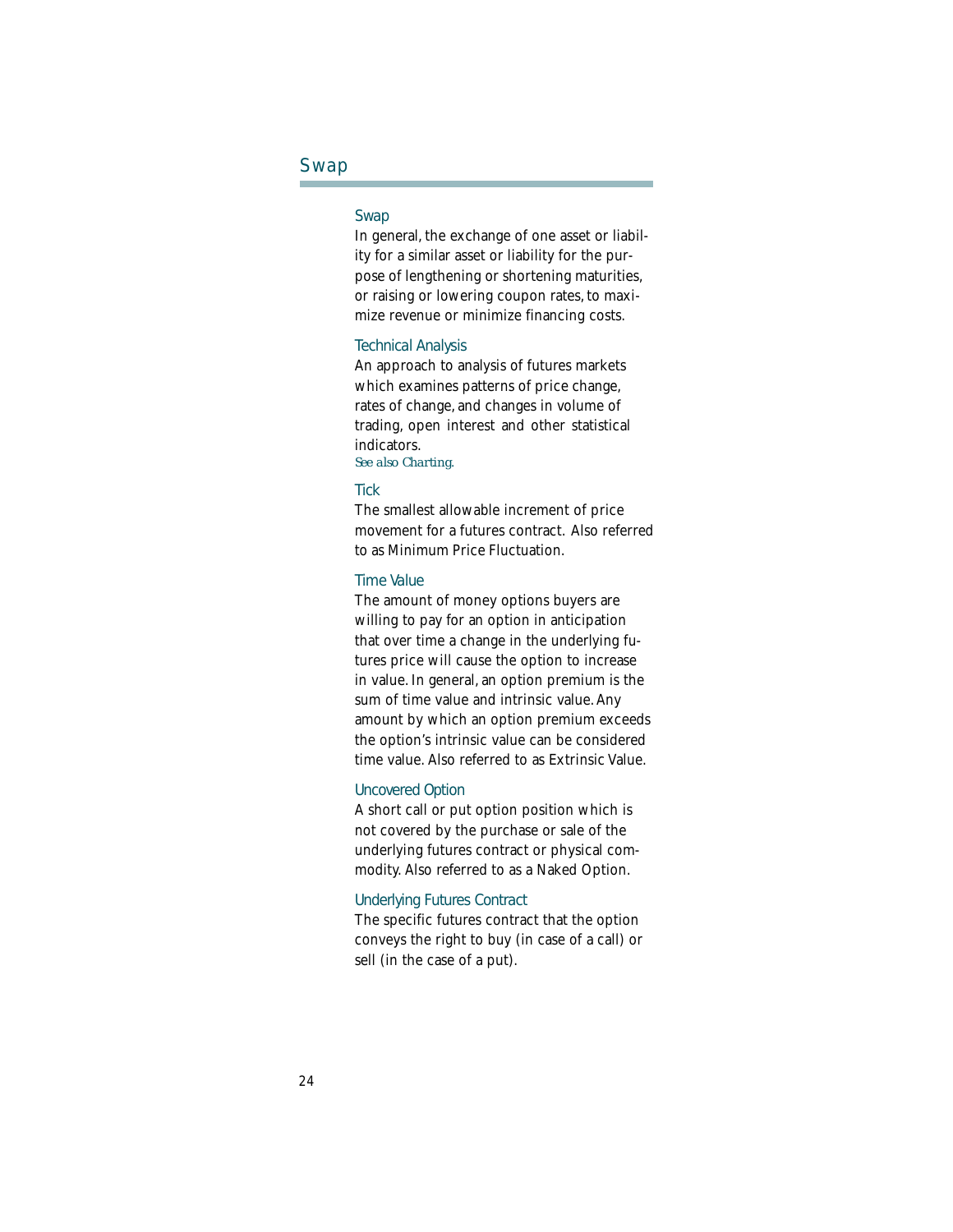### Yield Curve

### Variable Limit

A price system that allows for larger than normal allowable price movements under certain conditions. In periods of extreme volatility, some exchanges permit trading at price levels that exceed regular daily price limits.

### Variation Margin

Additional margin required to be deposited by a clearing member firm to the clearinghouse during periods of great market volatility or in the case of high-risk accounts.

#### **Volatility**

A measurement of the change in price over a given time period.

#### Volume

The number of purchases and sales of futures contracts made during a specified period of time, often the total transactions for one trading day.

### Warehouse Receipt

A document guaranteeing the existence and availability of a given quantity and quality of a commodity in storage; commonly used as the instrument of transfer of ownership in both cash and futures transactions.

### Wire House

*See Futures Commission Merchant.*

#### **Writer** *See Grantor.*

#### Yield

A measure of the annual return on an investment.

### Yield Curve

A chart in which yield level is plotted on the vertical axis, and the term to maturity of debt instruments of similar creditworthiness is plotted on the horizontal axis.